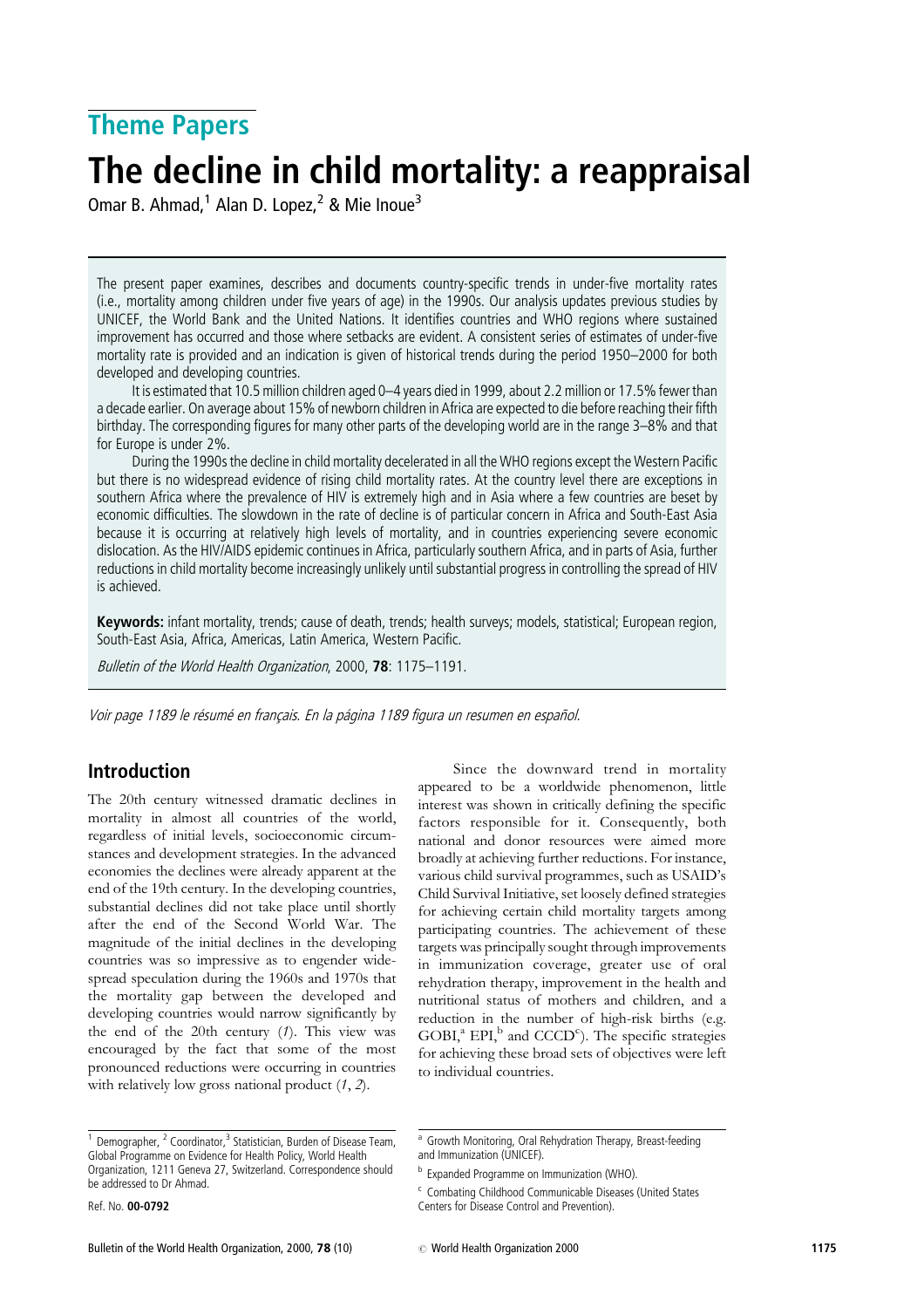General optimism gave way to some pessimism when surveys conducted during the early 1980s were interpreted as showing that the initial rapid decline in mortality had begun to taper off in some countries, and that in a few there was strong evidence of the onset of stagnation or reversal  $(3-6)$ . However, these conclusions were viewed with a degree of scepticism (7). While some levelling off in the rate of decline in mortality was to be expected at relatively low levels of mortality, the slowdown in these countries appeared to be occurring at relatively low levels of life expectancy. It was suggested that the rapid rate of decline observed earlier was not sustainable, given the slow rate of economic development, the impact of the AIDS epidemic, and the infusion of a very narrowly defined set of sophisticated technology-driven public health interventions  $(3, 4)$ . It was argued further that the focus on vaccine-preventable diseases and oral rehydration therapy, as opposed to a more comprehensive, broadly based set of community health programmes, had led to substitution effects in morbidity and mortality. In other words, children were saved from measles and diarrhoea only to die from causes not covered by these interventions (8–10). Where substantial, substitution effects were likely to have a significant effect on the rate of decline in mortality.

Such concerns prompted research into the nature, pattern and determinants of mortality decline among children. Some workers sought an explanation for the phenomenon at the individual level by examining individual biological, social, behavioural, demographic and economic characteristics (11–13). Others set out to elucidate the mechanisms through which various determinants affected child mortality (14, 15). Attempts were also made to explain observed differences in terms of differentials in environmental, cultural and material living conditions of children or families (16–18).

Failure to identify the causal pathways linking child mortality and its proximate and distal determinants led to a further proliferation of child survival interventions. For instance, in 1990 the World Summit for Children laid down a target for the year 2000 of 70 deaths per 1000 live births among children under 5 years of age or of reductions of a third if these yielded lower mortality rates. This was to be achieved through improved birth weights and a reduction in the prevalence of malnutrition (19). In order to monitor progress in these matters it became necessary to have accurate and timely assessment and reporting of trends in infant and child mortality. Such reporting was also necessary if countries were to mobilize resources so as to meet all child health challenges promptly and efficiently.

There have been several attempts to assess mortality levels and trends among children under 5 years of age. They include:

. a review of child mortality data for sub-Saharan Africa up to the mid-1980s (20);

- . a review of estimates and projections of the global under-five mortality rate for the period 1950– 2025 (21);
- . a review of child mortality in the developing world (7);
- . a compilation of a child mortality database for developing countries (22);
- . a review of child mortality for the period 1960– 90 (23);
- . comparative studies on infant and child mortality (24, 25);
- . a review of child mortality for the period 1960–96  $(26)$ .

These analyses yielded various estimates of deaths among children under 5 years of age. For instance, as part of the Global Burden of Disease Study, the number of deaths in this age category was estimated to be 12.8 million in 1990, all but 200 000 of them in developing regions (27). The earlier UNICEF review, covering the period 1960–90, yielded an estimate of 11 million childhood deaths in 83 developing countries during 1992 (23). The most recent review by UNICEF, covering the period 1960–96, produced an estimate of 10.9 million childhood deaths in 94 developing countries during 1996 (26). The numbers are not directly comparable but they suggest a substantial reduction in overall mortality among children under 5 years of age.

The continued focus on child survival by the global public health community, the increasing availability of data, and the apparent dramatic declines in child deaths suggest the need for a reappraisal of child mortality trends. The present paper aims to review the evidence and describe current levels and trends on the basis of data for both developing and developed countries. The specific aims are to examine, describe and document countryspecific trends in under-five mortality rates in the 1990s and to identify those countries and regions where sustained improvement has occurred and those where there have been setbacks. In many respects our analysis updates previous work by UNICEF, the World Bank and the United Nations (21, 23, 26). It also adds to these studies by providing a consistent series of estimates of under-five mortality rates and by indicating historical trends for the period 1950–2000 in both developed and developing countries.

# Data and their quality

The probability of dying between birth and the exact age of 5 years (the under-five mortality rate) is expressed per 1000 live births. It is widely recognized as the most appropriate indicator of the cumulative exposure to the risk of death during the first five years of life. It has a number of advantages over the infant mortality rate as a composite measure of health risks at young ages. In particular, the indirect demographic techniques for measuring the under-five mortality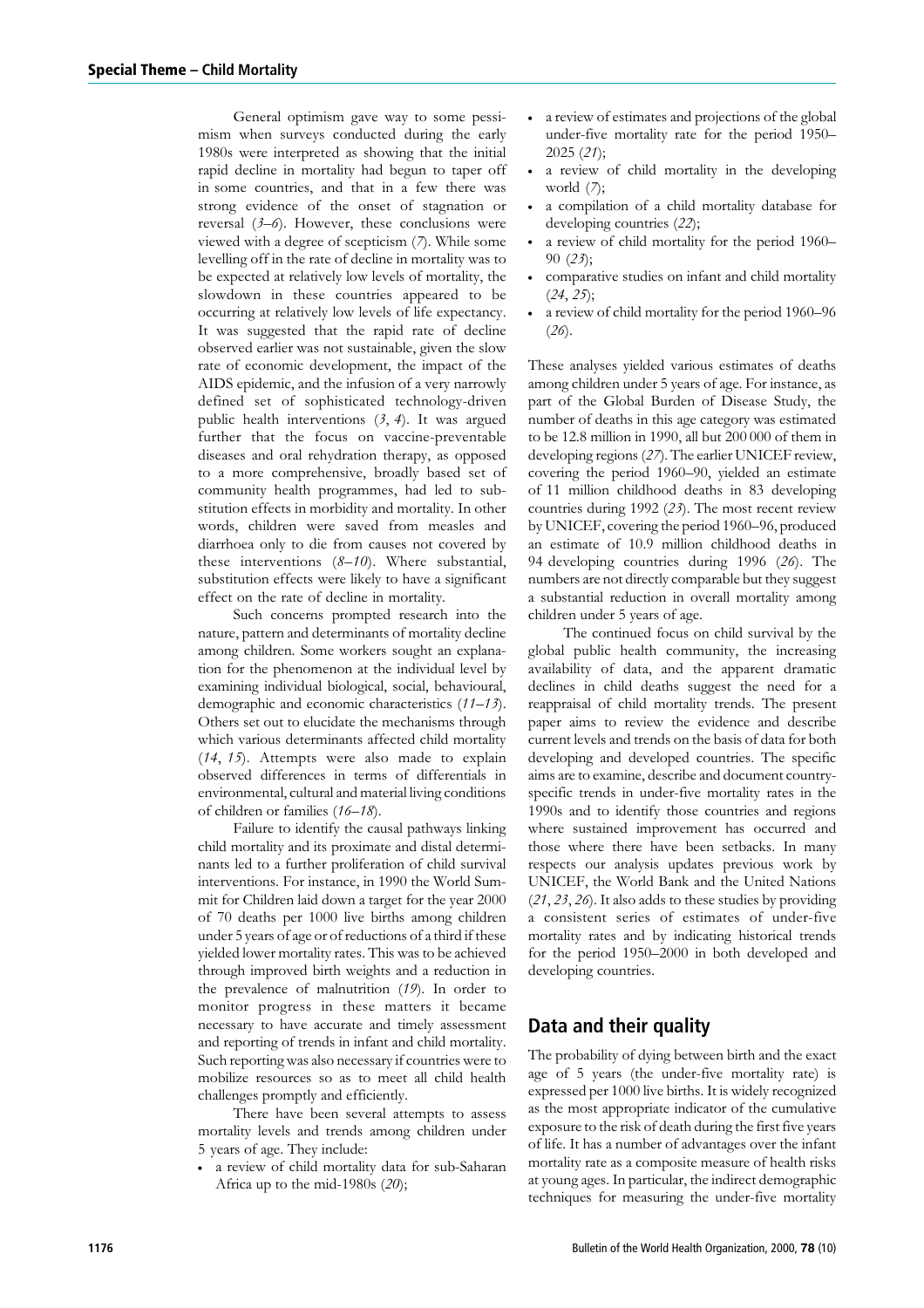rate are more robust and less sensitive to assumptions about the underlying patterns of mortality than the infant mortality rate (28, 29). Moreover, the risk of death from several of the diseases that are principal causes of infant mortality remains high in the early years of childhood. It is thus also an appropriate outcome measure for assessing the impact of various intervention programmes aimed at improving child survival.

Data obtained from the complete registration of births and deaths provide the best possible basis for the direct estimation of child mortality. Unfortunately, such data are available for only 55–60 countries.<sup>d</sup> Where necessary, data have been corrected for underreporting. Many countries, especially in Africa but also in parts of Asia and Latin America, lack functioning vital registration systems. Estimates of childhood mortality in these countries are therefore largely based on cross-sectional surveys that collect complete birth histories from respondents. In a few cases, longitudinal demographic surveillance systems provide routine data. Such systems typically track and record all vital events in a well-defined sample of a national population. They are, however, very expensive to establish and maintain and often cover a non-representative sample, which makes their usefulness limited. In the absence of such sources of data, indirect estimates of child mortality levels and trends may be obtained from information on children ever-born and the proportion surviving by age of mother (30). This information has been widely collected in censuses and surveys.<sup>e</sup>

Given the data limitations, issues of data quality and comparability of estimates can be expected to hinder the international analysis of both trends and differentials in child mortality within and between major regions. In any country there are likely to be variations in estimates at a given time and across time, depending on the number of sources and on differences in methods of estimation. For many developing countries, data for the earlier periods, especially those from censuses, are often of relatively poor quality because of substantial errors of closure.<sup>f</sup> For these countries, data from the World Fertility Survey and the Demographic and Health Survey programmes are often the best available. Nonetheless, these sources may still be affected by a number of errors, the most important being omissions of births and deaths, misreporting of ages at death, and misreporting of maternal ages. The omission of vital events is probably the most serious error, occurring most frequently for children not living with their natural mothers, and for children who have died, especially those who died many years before the survey date. Since women of reproductive

<sup>f</sup> Also called residual errors, referring to the difference between the expected and the enumerated population.

age are the basic sampling units in these surveys, their premature death excludes their children from the studies. Such children often have an elevated mortality risk and their exclusion tends to bias child mortality downward. This has a potentially serious effect in situations where HIV/AIDS accounts for a significant proportion of maternal deaths, and, as a consequence, efforts to assess the impact of AIDSon childhood mortality can be seriously impeded.

Another problem is the misreporting of birth dates, which may affect trends in mortality, especially if the misreporting varies according to whether a child is alive or not at the time of the survey. Age preference, typically for ages ending in 0 or 5, is a less serious but much commoner problem. A much more serious form of age misreporting consists of systematic transfer into adjoining ages.

Typically, the women selected for analysis from these censuses and surveys are currently married and under 49 years of age. Consequently, information about the mortality of children is limited to those born to progressively younger women, at the time of the births, as the reference period extends further into the past. Such age truncation could adversely affect and distort time trends, and is biased towards capturing mortality in the most recent times. Sampling errors also affect the estimates obtained.

The analysis reported here has been facilitated by compilations of data from the six major reviews carried out by UNICEF, the United Nations and the World Bank. It covers 171 of the 191 Member States of WHO. Populations below 100 000 have been excluded from the trend analysis although they have been included in the overall estimate of child mortality for 1999.

# Methods

#### Child mortality estimation

The under-five mortality rate has been chosen as the indicator of child mortality because it provides the best means of capturing mortality risks during the most vulnerable years of childhood. The estimates for developing countries are, in general, drawn from previous studies (7, 20–26), and also from country reports of the World Fertility Survey and the Demographic and Health Survey programmes. The methods used for estimation depend on the type of data available. Where mortality data are derived from complete birth histories, direct techniques based on the life table approach are applied. In this case, specific probabilities of dying are computed from reported deaths and the numbers of children of a particular age exposed to the risk of dying during a specified period, e.g. 5, 10 or 15 years before a survey. Alternatively, the synthetic cohort method may be used to derive risks of child death. The procedure for calculating synthetic cohort probabilities of dying is based on an approach developed by Somoza (31) and modified by Rutstein (32). Probabilities of dying are built up from probabilities calculated for specific age intervals: less

 $d$  A list of countries with functioning vital registration systems can be obtained from the authors.

<sup>e</sup> A list of various sources of non-vital registration data included in the current study can be obtained from the authors.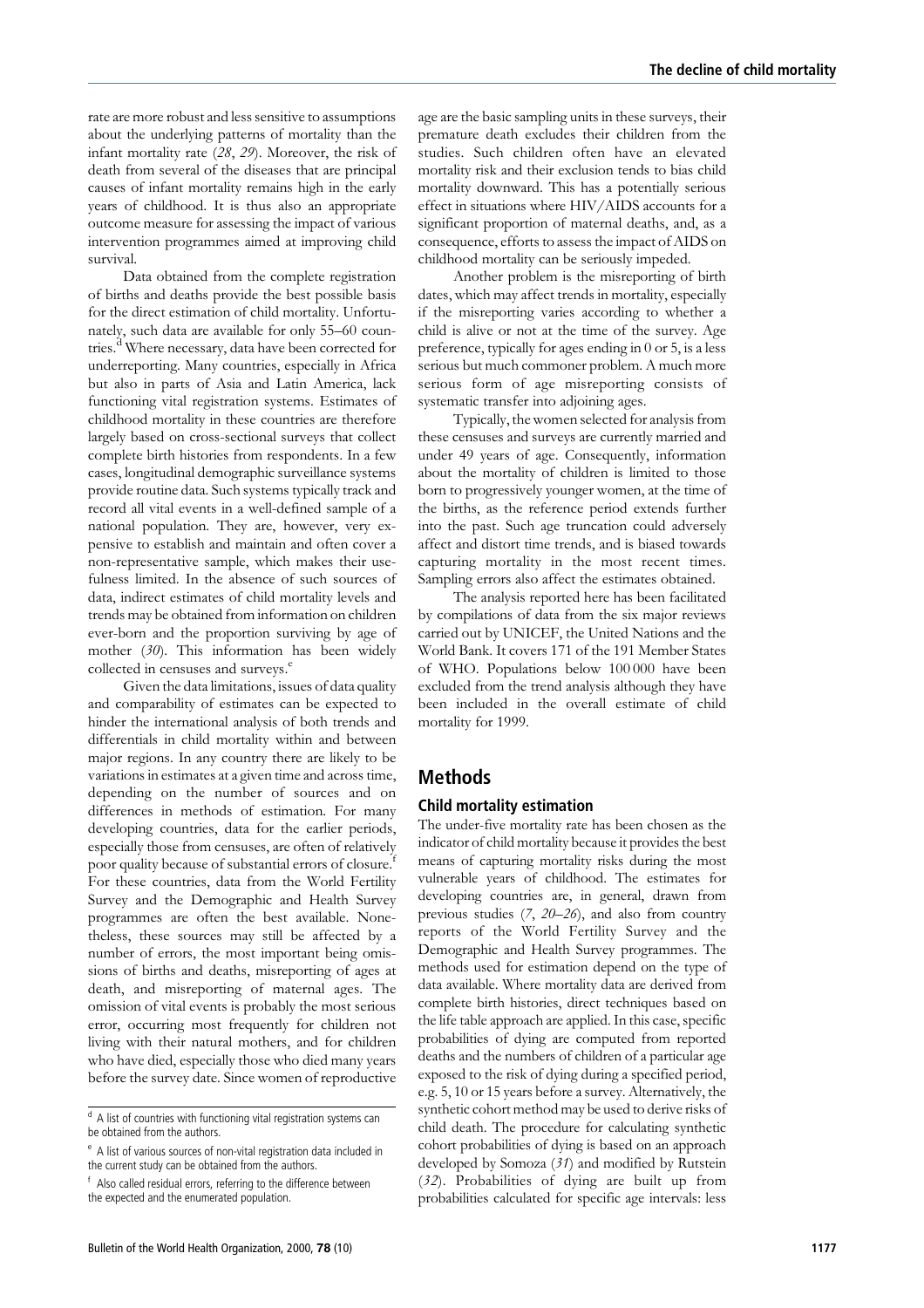than 1 month, 3–5 months, 6–11 months, 12– 23 months, 24–35 months, 36–47 months and 48– 59 months. This method has been used for almost all the direct estimates based on birth history data which are presented in the present study. For countries lacking appropriate information, estimates of underfive mortality rates were computed from published information (33). For countries with consistent series of vital registration data, mostly developed countries, the estimates of mortality in this age group are taken from the 1999 WHO life tables.

Indirect techniques developed by Brass (30) and modified by Sullivan (34) and Trussell (35) can be used to obtain childhood survivorship probabilities when the only data available are information on children ever born and the proportion of them surviving to respondent mothers of reproductive age. The procedure allows the conversion of the proportion of children who have died, reported by women of each age group, to probabilities of dying between birth and exact ages of childhood  $(xq_0)$ , after adjusting for the influence of the different age patterns of fertility. The application of this method requires the choice of a family of the Coale & Demeny model life tables (29); hence the estimates of  $_{x}q_{0}$  obtained can be significantly affected by the choice of model. As indicated earlier, estimates of the under-five mortality rate are less sensitive to the model chosen than are estimates of the infant mortality rate. Coale & Trussell have developed a procedure for estimating the time location of each of the standard estimates (36).

In addition to knowing the risk of death among children under 5 years of age it is often useful to know the absolute number of deaths in this age group in individual countries and globally. The number of child deaths for any given calendar year is obtained by multiplying the risk of death  $(5q_0)$  for that year by the corresponding estimated annual number of live births. This approach, however, tends to overestimate deaths slightly in a growing, non-stationary population, especially if the number of births increases each year (26). In estimating the number of deaths among children under 5 years of age in 1999 we used the WHO life table estimates of the central death rate in conjunction with the estimated population aged 0–4 complete years derived from the UN's 1998 demographic assessment (33).

#### Trend analysis

When different data sources and methods of estimation are used, estimates of child mortality for a particular reference period tend to differ substantially because of both sampling and non-sampling errors. They may also be dependent on the choice of methods as well as on violations of methodological assumptions. The magnitude of the differences increases with the degree of variation in the data sources and methods of analysis. This makes it

somewhat difficult to analyse trends. Various techniques have been reported for obtaining a series of consistent estimates of child mortality over time from such data. They range from ''hand smoothing'' to more sophisticated regression techniques. For the present analysis we chose an approach that included both a systematic evaluation of data quality and plausibility followed by simple averaging over all plausible data points for a given year or set of years.

A data point is considered valid for inclusion if based on vital registration, time series from maternity history, or a time series based on children ever born and those surviving. For the latter it was decided to exclude all indirect estimates based on information from mothers in the two youngest age ranges, 15– 19 years and 20–24 years. When working with data classified by age it has generally been found that reports of women under 20 years are not a good basis for estimation (28). Furthermore, children born to younger mothers have a higher risk of dying than those born to women aged 25–34 and thus tend to produce an upward bias in estimates of the under-five mortality rate. In cases where two or more sets of estimates are available for an overlapping period, a set is excluded if it diverges completely from other mutually consistent series from more than one independent source. Mortality estimates for each five-year interval were obtained by unweighted averaging of all estimates resulting from the first two steps. This had the disadvantage that trends were based on unequal amounts of information at different points in time. Where data were completely lacking, estimates based on UN data (33) were graphically compared with estimates produced by Hill et al. (26). Where the two estimates differed substantially a compromise was selected so as to maintain consistency with the computed trend line. Table 1 gives estimates of under-five mortality rate for five-year periods from 1955–59 to 1995–99 and estimates for 1999 together with the corresponding uncertainty intervals.

# Results

Table 2 shows the distribution of deaths among children aged 0–4 years in 1999 by WHO regions and within each region according to five mortality strata.<sup>h</sup> These strata were developed to distinguish countries on the basis of their relative levels of child mortality  $({}_5q_0)$  and adult mortality  $({}_45q_{15})$ .<sup>i</sup> Based on this analysis, an estimated 10.5 million children aged 0–4 years died

 $9$  Implies the probability of dying between birth and exact ages of childhood, e.g.  $1q_0$  is the probability of dying between birth and exact age 1,  $2q_0$  is the probability of dying between birth and exact age 2.

h This study was undertaken as part of work on estimating the WHO life tables for 1999, which was needed for the assessment of health systems performance in The World Health Report 2000 (37). The life tables and the estimates of child mortality therefore had to be prepared for WHO regions, and that is how they are reported here. The composition of each WHO region and mortality subregion is given elsewhere (37).

<sup>&</sup>lt;sub>45</sub>q<sub>15</sub> is read as "45" "Q" "15", corresponding to the adult mortality rate or, more technically, to the probability of dying between the ages of 15 and 60 years.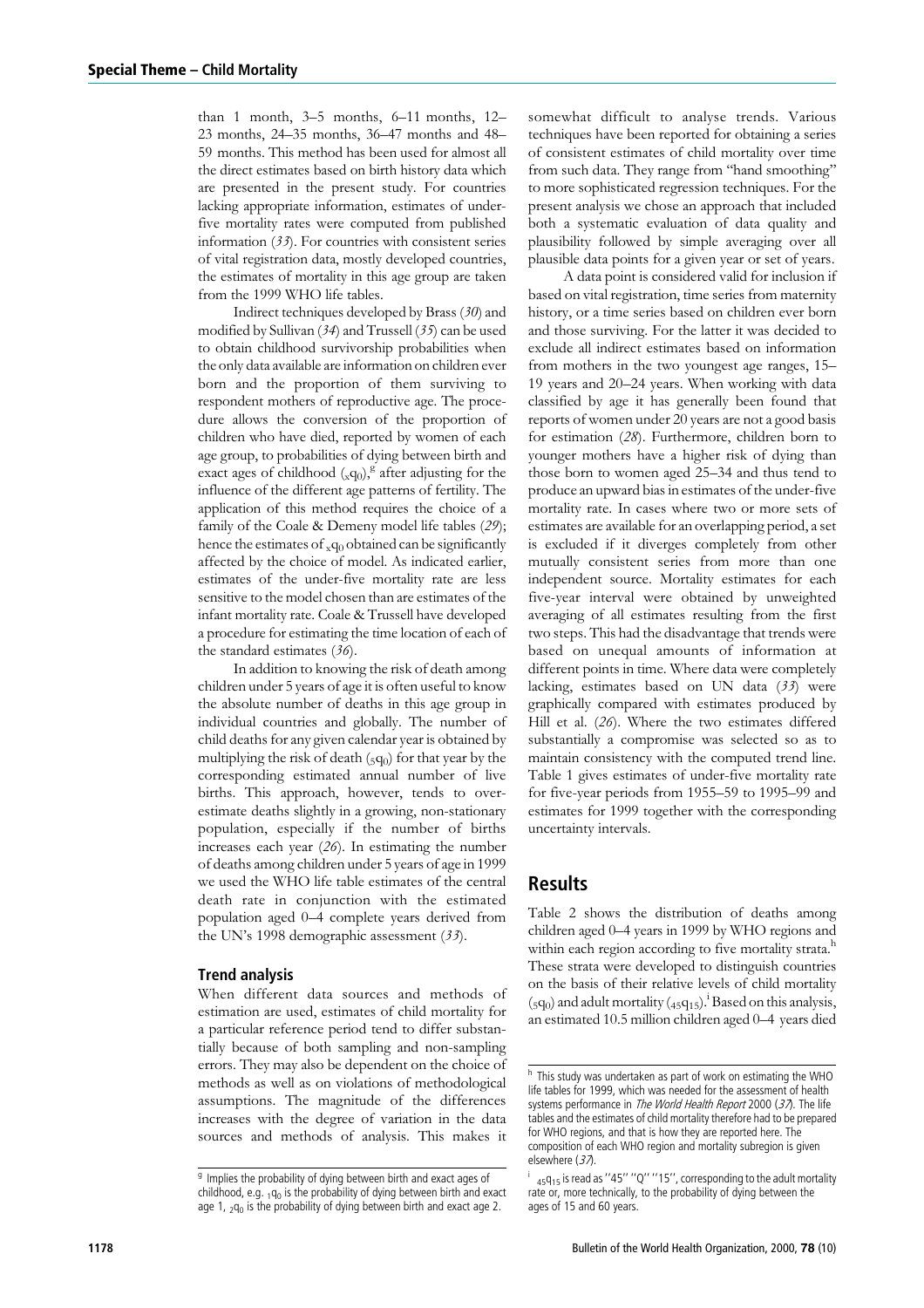in 1999, about 2.2 million or 17.5% fewer than a decade earlier (27). Of these deaths, 99.3% occurred in countries other than those characterized by very low child mortality and very low adult mortality (stratum A), and even when the countries of Eastern Europe with comparatively high adult mortality were included the share of child deaths globally in what can be termed developed countries barely exceeded 2%. An estimated 3.8 mil-lion child deaths occurred in Africa alone, 36% of the world total, and there were 2.5 million in India and 750 000 in China.

Globally, a newborn baby in 1999 had about a 6.7% chance of dying before reaching the age of 5 years (Table 1, Fig. 1); the corresponding values for 1990, 1980 and 1950 were 9.6% (27, 38), 12% (38) and 25% (38). Differences in the risk of child death across broad regions of the world and different mortality strata are summarized in Fig. 2. On average about 15% of children born in Africa are expected to die before reaching their fifth birthday. This compares with 3–8% in many other parts of the developing world and less than 2% in Europe. The disparity is even wider when countries are grouped according to the five mortality strata. Countries in the very high mortality strata  $(D, E)$  have approximately 15 times the mortality risk of those in the very low mortality stratum  $(A)$ .

#### Global trend

Marked reductions in childhood deaths occurred during the second half of the 20th century. Globally, the median under-five mortality rate declined from around 150 per 1000 live births in the 1950s to around 40 per 1000 in the 1990s (Fig. 3). However, the range of values remained relatively unchanged over the same period (Table 3). For instance, in 1955–59 the range was between 21 per 1000 live births in Sweden and 381 per 1000 in Sierra Leone. The range for 1995–99 was between 5 per 1000 in Finland, Luxembourg, Norway, and Sweden and 334 per 1000 in Niger. When one excludes outliers, however, a marked reduction in the degree of heterogeneity is observed.

The rate of decline in childhood mortality is a key issue of concern to development agencies and the global public health community. With economic reversals, political instability and the advent of the AIDSepidemic, progress in reducing child mortality might well be expected to have slowed down dramatically over the last few decades. The rate of the decline globally, as measured by the trend in the percentage decline between succeeding quinquennia, increased dramatically between 1960 and 1979, reaching a peak of 12% in the second half of the 1970s. It remained at this level throughout the 1980s. A substantial slowing of the rate of decline in child mortality marked the period following the mid-1980s (Table 3, Fig. 3).

The regional variations around this broadly favourable global trend are summarized in Table 4 and Fig. 4. With reference to both broad regional Fig. 1. Average percentage of under-five deaths by WHO regions and mortality strata, 1999 Africa  $15$ E



groupings and mortality strata it can be seen that there were very different paths of decline in child mortality over the last four decades. For example, whereas the level of under-five mortality in stratum  $B$ was similar in 1995–99, ranging from 28 to 40 deaths per 1000 live births, except for the Western Pacific Region where it was 64 per 1000, the extent of decline since 1955–59 was greatest in the Eastern Mediterranean countries and least in the Americas and the European Region. A similar pattern is observed for the countries classified in stratum  $D$  in each region, suggesting that, despite the wide disparity in current levels of child mortality worldwide, the differences were even greater several decades ago. Fig. 4 shows the variation in the mortality rate by region for the periods 1970–74, 1980–84 and 1990–94. The main findings were as follows.

- . All regions experienced sharp reductions in the median under-five mortality rate between 1970 and 1994.
- . Throughout the period, Europe had the lowest under-five mortality rate, followed by the Americas and the Western Pacific, the Eastern Mediterranean, South-East Asia and Africa in that order.
- . By the early 1970s:
	- the median under-five mortality rate in Europe was below 50 per 1000 live births;
	- the Western Pacific and the Americas had median mortality rates below 100 per 1000 births;
	- the estimate for Africa was over 200 per 1000 live births;
	- the Eastern Mediterranean and South-East Asia had median mortality levels of approximately 160 per 1000 live births.
- . The region that experienced the steepest sustained decline was the Eastern Mediterranean, where the median mortality rate dropped from about 170 per 1000 in 1970–74 to below 50 per 1000 in 1990–94.
- . The region with the poorest performance was Africa.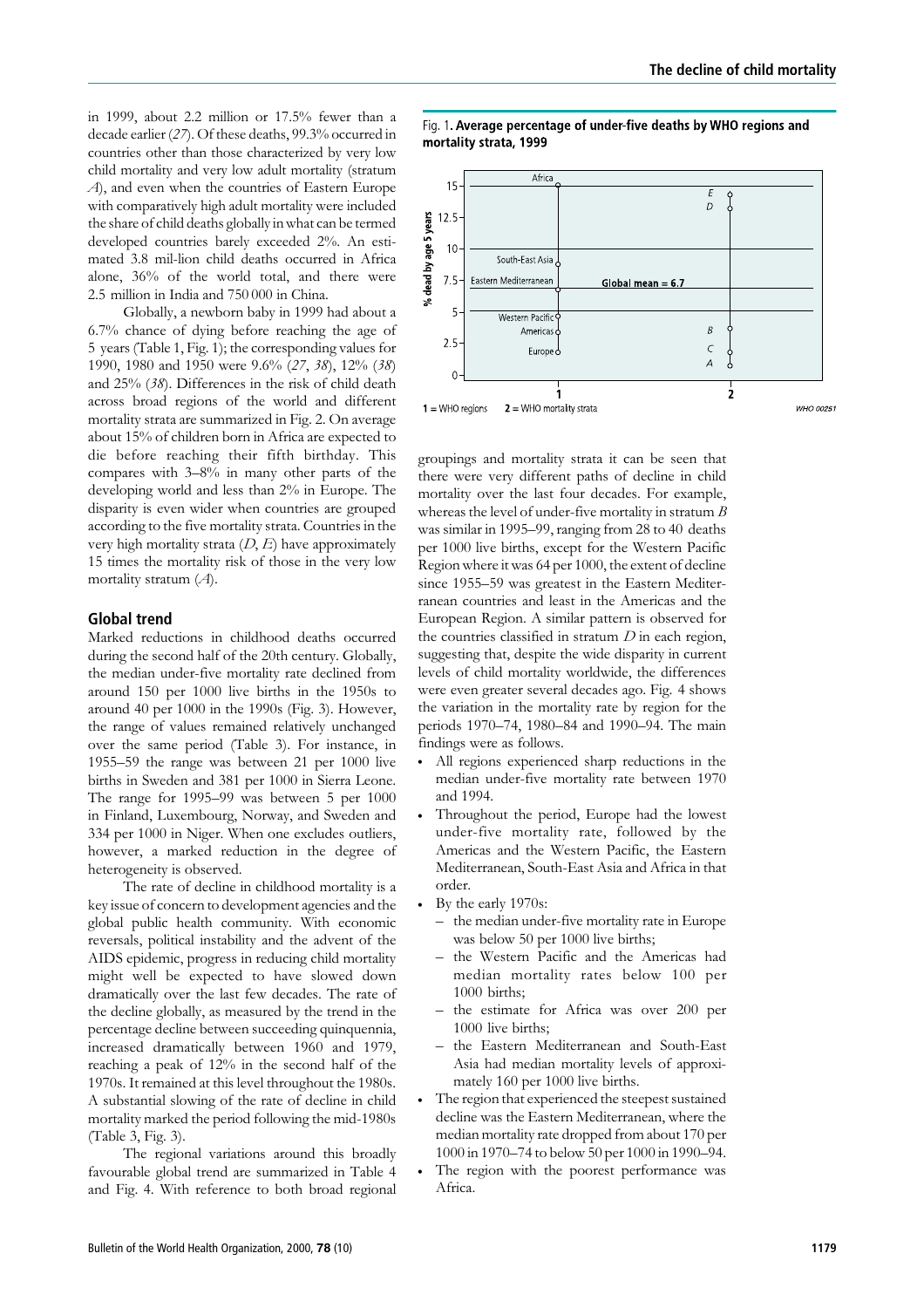| Country                                   | Mortality rate (per 1000) |            |            |                                                                         |            |            |           |           |                |           | <b>Uncertainty</b>           |
|-------------------------------------------|---------------------------|------------|------------|-------------------------------------------------------------------------|------------|------------|-----------|-----------|----------------|-----------|------------------------------|
|                                           |                           |            |            | 1955-59 1960-64 1965-69 1970-74 1975-79 1980-84 1985-89 1990-94 1995-99 |            |            |           |           |                | for 1999  | intervals<br>estimates       |
| Afghanistan                               | 368                       | 350        | 330        | 321                                                                     | 308        | 301        | 285       | 275       | 271            | 264       | $(214 - 317)$                |
| Albania                                   | 106                       | 91         | 80         | 71                                                                      | 64         | 62         | 61        | 59        | 56             | 55        | $(40 - 73)$                  |
| Algeria                                   | 262                       | 229        | 201        | 187                                                                     | 147        | 112        | 66        | 60        | 56             | 49        | $(38 - 63)$                  |
| Angola                                    | 350                       | 328        | 307        | 285                                                                     | 265        | 246        | 228       | 207       | 205            | 201       | $(173 - 238)$                |
| Argentina                                 | 74                        | 71         | 68         | 61                                                                      | 51         | 36         | 29        | 26        | 24             | 22        | $(17 - 27)$                  |
| Armenia                                   | 54                        | 42         | 29         | 26                                                                      | 27         | 26         | 35        | 24        | 23             | 18        | $(11 - 26)$                  |
| Australia                                 | 27                        | 24         | 22         | 21                                                                      | 15         | 12         | 11        | 8         | $\overline{7}$ | 6         | $(5-7)$                      |
| Austria                                   | 53                        | 40         | 30         | 26                                                                      | 19         | 15         | 11        | 9         | $\overline{7}$ | 6         | $(5 - 7)$                    |
| Azerbaijan                                | 86                        | 69         | 54         | 49                                                                      | 52         | 55         | 49        | 41        | 36             | 29        | $(20 - 40)$                  |
| <b>Bahamas</b><br><b>Bahrain</b>          | 72<br>170                 | 58<br>146  | 47<br>102  | 40<br>76                                                                | 36<br>65   | 31<br>42   | 30<br>34  | 26<br>26  | 23<br>22       | 23<br>22  | $(18 - 28)$                  |
| Bangladesh                                | 257                       | 241        | 238        | 236                                                                     | 219        | 189        | 152       | 124       | 118            | 115       | $(18 - 25)$<br>$(101 - 133)$ |
| <b>Barbados</b>                           | 117                       | 77         | 50         | 39                                                                      | 31         | 22         | 20        | 16        | 14             | 11        | $(7-14)$                     |
| <b>Belarus</b>                            | 36                        | 25         | 19         | 16                                                                      | 18         | 20         | 17        | 14        | 14             | 14        | $(8-21)$                     |
| Belgium                                   | 42                        | 32         | 25         | 21                                                                      | 16         | 13         | 11        | 9         | 8              | $8\,$     | $(5-9)$                      |
| Belize                                    | 113                       | 98         | 84         | 71                                                                      | 61         | 51         | 46        | 42        | 37             | 28        | $(21 - 35)$                  |
| Benin                                     |                           |            | 244        | 250                                                                     | 222        | 202        | 186       | 172       | 157            | 153       | $(134 - 174)$                |
| <b>Bhutan</b>                             | 307                       | 292        | 260        | 255                                                                     | 236        | 198        | 151       | 125       | 118            | 114       | $(101 - 130)$                |
| <b>Bolivia</b>                            | 284                       | 251        | 244        | 237                                                                     | 190        | 159        | 137       | 113       | 94             | 86        | $(75 - 101)$                 |
| Bosnia and Herzegovina                    | 105                       | 81         | 58         | 46                                                                      | 34         | 31         | 26        | 19        | 19             | 20        | $(15 - 25)$                  |
| <b>Botswana</b>                           | 183                       | 165        | 153        | 131                                                                     | 100        | 79         | 61        | 81        | 92             | 98        | $(92 - 106)$                 |
| <b>Brazil</b>                             | 184                       | 165        | 148        | 128                                                                     | 110        | 87         | 64        | 54        | 48             | 45        | $(33 - 57)$                  |
| Brunei Darussalam                         | 89                        | 76         | 62         | 43                                                                      | 37         | 27         | 20        | 14        | 12             | 11        | $(7-14)$                     |
| <b>Bulgaria</b>                           |                           | 39         | 37         | 31                                                                      | 27         | 21         | 18        | 18        | 18             | 19        | $(15 - 23)$                  |
| <b>Burkina Faso</b>                       |                           | 306        | 288        | 271                                                                     | 252        | 230        | 207       | 183       | 180            | 177       | $(151 - 206)$                |
| <b>Burundi</b>                            | 281                       | 252        | 230        | 227                                                                     | 202        | 179        | 175       | 198       | 168            | 168       | $(144 - 197)$                |
| Cambodia                                  | 259                       | 238        | 223        | 257                                                                     | 423        | 237        | 185       | 154       | 135            | 134       | $(113 - 149)$                |
| Cameroon                                  |                           | 237        | 236        | 203                                                                     | 193        | 160        | 135       | 130       | 125            | 122       | $(106 - 136)$                |
| Canada                                    | 38                        | 31         | 23         | 20                                                                      | 15         | 11         | 9         | 8         | $\overline{7}$ | 6         | $(4-7)$                      |
| Cape Verde                                | 179                       | 143        | 120        | 110                                                                     | 85         | 94         | 80        | 75        | 64             | 53        | $(46 - 60)$                  |
| Central African Republic                  |                           | 317        | 276        | 216                                                                     | 196        | 178        | 163       | 160       | 150            | 148       | $(129 - 166)$                |
| Chad<br>Chile                             | 325<br>157                | 308<br>147 | 292<br>103 | 272<br>79                                                               | 252<br>53  | 226<br>33  | 204<br>25 | 191<br>17 | 174<br>15      | 175<br>10 | $(143 - 213)$<br>$(7-13)$    |
| China                                     | 225                       | 194        | 140        | 104                                                                     | 75         | 50         | 46        | 42        | 38             | 38        | $(29 - 48)$                  |
| Colombia                                  | 170                       | 132        | 115        | 89                                                                      | 64         | 48         | 36        | 32        | 28             | 29        | $(24 - 34)$                  |
| Comoros                                   |                           |            | 185        | 163                                                                     | 166        | 145        | 134       | 118       | 106            | 103       | $(83 - 124)$                 |
| Congo                                     | 208                       | 180        | 164        | 135                                                                     | 130        | 128        | 120       | 112       | 108            | 107       | $(89 - 127)$                 |
| Côte d'Ivoire                             |                           | 271        | 252        | 213                                                                     | 177        | 163        | 152       | 145       | 136            | 135       | $(114 - 161)$                |
| Costa Rica                                | 117                       | 101        | 83         | 68                                                                      | 46         | 27         | 20        | 16        | 15             | 14        | $(9 - 19)$                   |
| Croatia                                   | 51                        | 37         | 29         | 25                                                                      | 22         | 21         | 18        | 14        | 12             | 8         | $(5 - 11)$                   |
| Cuba                                      | 55                        | 48         | 44         | 37                                                                      | 24         | 21         | 18        | 12        | 11             | 9         | $(6 - 11)$                   |
| Cyprus                                    | 57                        | 50         | 35         | 28                                                                      | 22         | 17         | 13        | 10        | 9              | 9         | $(6-12)$                     |
| Czech Republic                            | 22                        | 22         | 18         | 15                                                                      | 14         | 13         | 13        | 11        | 7              | 6         | $(4-8)$                      |
| Democratic Republic of the Congo          |                           | 267        | 248        | 231                                                                     | 215        | 205        | 191       | 178       | 164            | 162       | $(141 - 185)$                |
| Democratic People's Republic of Korea 109 |                           | 97         | 90         | 61                                                                      | 59         | 56         | 53        | 50        | 101            | 100       | $(91 - 109)$                 |
| Denmark                                   | 27                        | 24         | 19         | 14                                                                      | 11         | 9          | 10        | 8         | 7              | 7         | $(5-9)$                      |
| Djibouti                                  |                           | 281        | 262        | 243                                                                     | 202        | 196        | 193       | 184       | 170            | 166       | $(147 - 202)$                |
| Dominican Republic                        | 159                       | 146        | 141        | 123                                                                     | 101        | 92         | 70        | 56        | 53             | 49        | $(42 - 58)$                  |
| Ecuador                                   | 173                       | 179        | 147        | 133                                                                     | 105        | 82         | 61        | 43        | 40             | 37        | $(30 - 44)$                  |
| Egypt<br>El Salvador                      | 213                       | 180        | 244<br>163 | 222<br>155                                                              | 188<br>131 | 154<br>108 | 126<br>70 | 106<br>52 | 87<br>41       | 73<br>39  | $(63 - 84)$<br>$(31 - 46)$   |
|                                           | 310                       | 294        | 282        | 248                                                                     | 238        | 232        | 209       | 175       | 140            | 139       | $(115 - 164)$                |
| Equatorial Guinea<br>Eritrea              | 284                       | 262        | 242        | 222                                                                     | 206        | 182        | 161       | 152       | 140            | 139       | $(121 - 159)$                |
| Estonia                                   | 26                        | 19         | 18         | 18                                                                      | 19         | 22         | 19        | 15        | 13             | 12        | $(7-16)$                     |
| Ethiopia                                  |                           |            | 241        | 236                                                                     | 224        | 205        | 205       | 194       | 184            | 183       | $(162 - 207)$                |
| Fiji                                      | 110                       | 92         | 77         | 62                                                                      | 53         | 43         | 31        | 28        | 23             | 22        | $(11-42)$                    |
| Finland                                   | 32                        | 24         | 18         | 14                                                                      | 11         | 8          | 7         | 6         | 5              | 5         | $(4-5)$                      |
| France                                    | 36                        | 26         | 21         | 17                                                                      | 14         | 12         | 10        | 8         | 6              | 6         | $(4-8)$                      |
| Gabon                                     | 254                       | 240        | 229        | 220                                                                     | 198        | 180        | 164       | 128       | 92             | 90        | $(73 - 109)$                 |
| Gambia                                    | 349                       | 358        | 331        | 309                                                                     | 241        | 209        | 153       | 125       | 100            | 98        | $(85 - 114)$                 |
| Georgia                                   | 73                        | 58         | 43         | 39                                                                      | 32         | 33         | 28        | 20        | 19             | 18        | $(11 - 27)$                  |
| Germany                                   | 34                        | 29         | 25         | 22                                                                      | 18         | 14         | 9         | 7         | 6              | 6         | $(5 - 7)$                    |

Table 1. Global trends in 5-year estimates of under-five mortality rate, 1955–99, and WHO estimates for 1999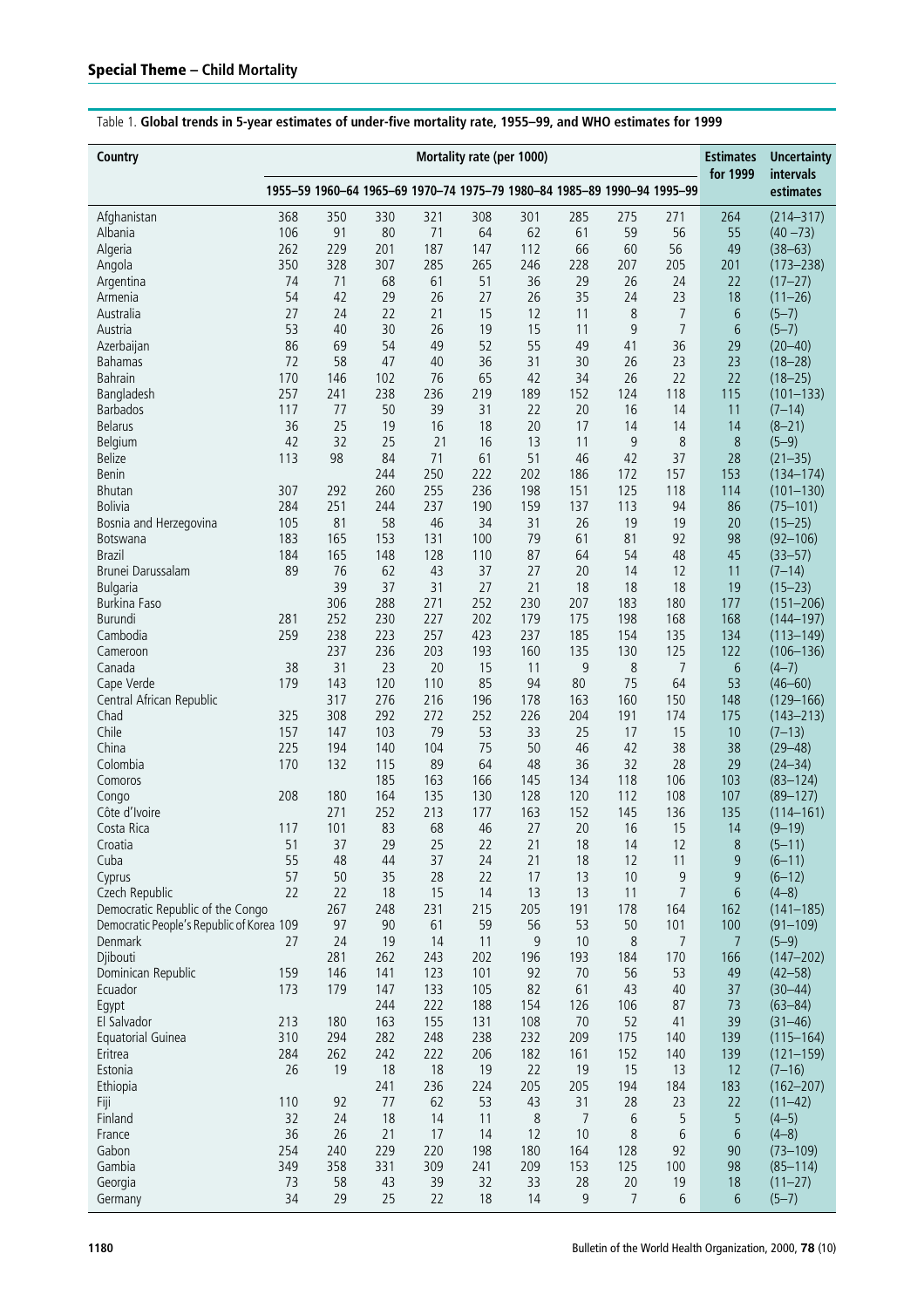| Country                             | Mortality rate (per 1000) |            |            |            |            |                                                                         |                |                 |           |                | <b>Uncertainty</b><br>intervals |
|-------------------------------------|---------------------------|------------|------------|------------|------------|-------------------------------------------------------------------------|----------------|-----------------|-----------|----------------|---------------------------------|
|                                     |                           |            |            |            |            | 1955-59 1960-64 1965-69 1970-74 1975-79 1980-84 1985-89 1990-94 1995-99 |                |                 |           | for 1999       | estimates                       |
| Ghana                               | 217                       | 208        | 193        | 179        | 164        | 151                                                                     | 138            | 120             | 116       | 114            | $(95 - 135)$                    |
| Greece                              | 51                        | 45         | 39         | 28         | 24         | 17                                                                      | 12             | 9               | 8         | 8              | $(6-9)$                         |
| Guatemala<br>Guinea                 | 233<br>339                | 193<br>322 | 185<br>306 | 161<br>290 | 143<br>275 | 124<br>259                                                              | 103<br>252     | 75<br>224       | 61<br>206 | 51<br>205      | $(40 - 63)$<br>$(180 - 230)$    |
| Guinea-Bissau                       | 328                       | 313        | 307        | 301        | 292        | 257                                                                     | 236            | 220             | 204       | 202            | $(175 - 236)$                   |
| Guyana                              | 152                       | 131        | 117        | 103        | 95         | 94                                                                      | 83             | 84              | 75        | 67             | $(51 - 84)$                     |
| Haiti                               | 290                       | 245        | 223        | 219        | 207        | 183                                                                     | 156            | 159             | 134       | 116            | $(101 - 135)$                   |
| Honduras                            | 205                       | 197        | 177        | 159        | 112        | 94                                                                      | 72             | 51              | 41        | 40             | $(33 - 46)$                     |
| Hungary                             | 61                        | 47         | 44         | 40         | 31         | 20                                                                      | 20             | 15              | 11        | 11             | $(9 - 15)$                      |
| Iceland<br>India                    | 24                        | 21         | 17<br>212  | 15         | 12         | 8                                                                       | 7              | $6\phantom{1}6$ | 6         | $\overline{4}$ | $(2-7)$                         |
| Indonesia                           | 242<br>218                | 232<br>212 | 190        | 199<br>164 | 184<br>139 | 162<br>117                                                              | 139<br>102     | 119<br>79       | 103<br>63 | 101<br>58      | $(84 - 118)$<br>$(49 - 70)$     |
| Iran, Islamic Republic of           | 239                       | 226        | 228        | 198        | 154        | 111                                                                     | 78             | 63              | 52        | 45             | $(36 - 55)$                     |
| Iraq                                |                           | 158        | 126        | 113        | 84         | 74                                                                      | 59             | 92              | 60        | 61             | $(50 - 79)$                     |
| Ireland                             | 40                        | 33         | 26         | 22         | 18         | 12                                                                      | 10             | 8               | 7         | 7              | $(4-9)$                         |
| <b>Israel</b>                       | 39                        | 33         | 30         | 27         | 23         | 17                                                                      | 13             | 11              | 8         | 8              | $(7-8)$                         |
| Italy                               | 60                        | 50         | 38         | 30         | 19         | 14                                                                      | 11             | 9               | 8         | 6              | $(5 - 7)$                       |
| Jamaica                             | 77                        | 72         | 58         | 53         | 41         | 37                                                                      | 34             | 31              | 28        | 27             | $(21 - 32)$                     |
| Japan                               | 49                        | 34         | 22         | 16         | 11         | 9                                                                       | $\overline{7}$ | 6               | 5         | 5              | $(4-6)$                         |
| Jordan<br>Kazakhstan                | 102                       | 139<br>84  | 121<br>65  | 99<br>64   | 74<br>58   | 59<br>53                                                                | 45<br>49       | 37<br>46        | 26<br>43  | 27<br>42       | $(21 - 36)$<br>$(29 - 58)$      |
| Kenya                               | 225                       | 192        | 169        | 150        | 124        | 110                                                                     | 103            | 94              | 98        | 100            | $(87 - 112)$                    |
| Kuwait                              |                           | 106        | 69         | 52         | 42         | 33                                                                      | 23             | 22              | 20        | 18             | $(14 - 23)$                     |
| Kyrgyzstan                          | 127                       | 112        | 101        | 92         | 85         | 79                                                                      | 75             | 73              | 72        | 71             | $(56 - 87)$                     |
| Lao People's Democratic Republic    | 269                       | 266        | 266        | 267        | 243        | 217                                                                     | 193            | 169             | 147       | 135            | $(112 - 163)$                   |
| Latvia                              | 29                        | 27         | 25         | 20         | 20         | 20                                                                      | 16             | 17              | 18        | 19             | $(11 - 32)$                     |
| Lebanon                             | 95                        | 78         | 55         | 63         | 40         | 44                                                                      | 41             | 37              | 31        | 28             | $(19 - 37)$                     |
| Lesotho                             | 209                       | 199        | 195        | 182        | 164        | 151                                                                     | 148            | 145             | 141       | 141            | $(119 - 164)$                   |
| Liberia                             | 291                       | 283        | 278        | 247        | 237        | 227                                                                     | 212            | 204             | 204       | 205            | $(176 - 240)$                   |
| Libyan Arab Jamahiriya<br>Lithuania | 296<br>27                 | 251<br>25  | 196<br>23  | 114<br>19  | 68<br>17   | 55<br>17                                                                | 43<br>14       | 39<br>16        | 38<br>14  | 37<br>13       | $(27 - 49)$<br>$(7-21)$         |
| Luxembourg                          |                           | 39         | 24         | 20         | 14         | 14                                                                      | 10             | 8               | 5         | 6              | $(4-9)$                         |
| Madagascar                          |                           | 185        | 182        | 179        | 177        | 174                                                                     | 172            | 169             | 167       | 168            | $(141 - 198)$                   |
| Malawi                              | 366                       | 355        | 338        | 318        | 274        | 262                                                                     | 245            | 237             | 231       | 219            | $(196 - 248)$                   |
| Malaysia                            | 115                       | 86         | 64         | 53         | 39         | 26                                                                      | 19             | 19              | 15        | 14             | $(11-17)$                       |
| Maldives                            | 248                       | 220        | 193        | 165        | 137        | 117                                                                     | 106            | 95              | 91        | 88             | $(76 - 102)$                    |
| Mali                                |                           | 483        | 420        | 366        | 318        | 281                                                                     | 260            | 249             | 241       | 235            | $(214 - 260)$                   |
| Malta                               | 49                        | 37         | 30         | 27         | 19         | 16                                                                      | 12             | 11              | 10        | 8              | $(4-13)$                        |
| Mauritania<br>Mauritius             | 259<br>113                | 245<br>95  | 231<br>92  | 208<br>78  | 193<br>55  | 181<br>33                                                               | 185<br>28      | 182<br>24       | 178<br>21 | 179<br>21      | $(157 - 204)$<br>$(10 - 39)$    |
| Mexico                              | 149                       | 125        | 114        | 102        | 87         | 65                                                                      | 51             | 41              | 32        | 24             | $(18 - 36)$                     |
| Mongolia                            | 212                       | 189        | 166        | 148        | 129        | 126                                                                     | 122            | 122             | 121       | 114            | $(88 - 144)$                    |
| Morocco                             |                           |            | 191        | 178        | 152        | 129                                                                     | 104            | 87              | 68        | 65             | $(54 - 76)$                     |
| Mozambique                          |                           | 279        | 281        | 282        | 288        | 265                                                                     | 242            | 213             | 197       | 193            | $(164 - 225)$                   |
| Myanmar                             | 246                       | 219        | 196        | 165        | 143        | 137                                                                     | 143            | 145             | 133       | 134            | $(112 - 157)$                   |
| Namibia                             |                           | 160        | 143        | 128        | 115        | 103                                                                     | 96             | 92              | 107       | 113            | $(100 - 126)$                   |
| Nepal                               | 300                       | 272        | 243        | 212        | 187        | 187                                                                     | 153            | 131             | 117       | 113            | $(95 - 134)$                    |
| Netherlands<br>New Zealand          | 23<br>32                  | 20<br>27   | 17<br>22   | 14<br>20   | 12<br>17   | 10<br>15                                                                | 9<br>14        | 8<br>10         | 6<br>9    | 7<br>8         | $(5 - 7)$<br>$(6 - 10)$         |
| Nicaragua                           | 202                       | 182        | 177        | 166        | 136        | 102                                                                     | 74             | 57              | 50        | 47             | $(40 - 54)$                     |
| Niger                               | 321                       | 308        | 293        | 290        | 295        | 305                                                                     | 316            | 334             | 334       | 335            | $(310 - 363)$                   |
| Nigeria                             | 277                       | 257        | 232        | 205        | 197        | 192                                                                     | 192            | 177             | 175       | 172            | $(148 - 199)$                   |
| Norway                              | 25                        | 22         | 19         | 15         | 11         | $10$                                                                    | 10             | 7               | 5         | 6              | $(4 - 7)$                       |
| Oman                                | 329                       | 295        | 57         | 228        | 140        | 61                                                                      | 33             | 20              | 17        | 18             | $(16 - 20)$                     |
| Pakistan                            |                           | 210        | 183        | 169        | 154        | 149                                                                     | 139            | 124             | 106       | 99             | $(90 - 111)$                    |
| Panama                              | 96                        | 84         | 73         | 61         | 50         | 42                                                                      | 37             | 34              | 33        | 34             | $(28 - 40)$                     |
| Papua New Guinea<br>Paraguay        | 210<br>96                 | 198<br>84  | 139<br>79  | 103<br>78  | 105<br>69  | 110<br>54                                                               | 116<br>44      | 123<br>35       | 118<br>34 | 118<br>35      | $(92 - 139)$<br>$(28-42)$       |
| Peru                                | 249                       | 218        | 196        | 164        | 141        | 114                                                                     | 91             | 72              | 62        | 49             | $(42 - 56)$                     |
| Philippines                         |                           | 100        | 87         | 78         | 72         | 67                                                                      | 56             | 49              | 44        | 45             | $(36 - 52)$                     |
| Poland                              | 77                        | 54         | 40         | 34         | 28         | 24                                                                      | 18             | 16              | 13        | 12             | $(10-14)$                       |
| Portugal                            | 127                       | 109        | 78         | 61         | 37         | 24                                                                      | 18             | 13              | 11        | 8              | $(5 - 10)$                      |
| Qatar                               | 220                       | 194        | 168        | 132        | 107        | 59                                                                      | 36             | 27              | 23        | 19             | $(16 - 22)$                     |
| Republic of Korea                   | 152                       | 114        | 71         | 47         | 21         | 18                                                                      | 16             | 14              | 12        | 11             | $(8 - 16)$                      |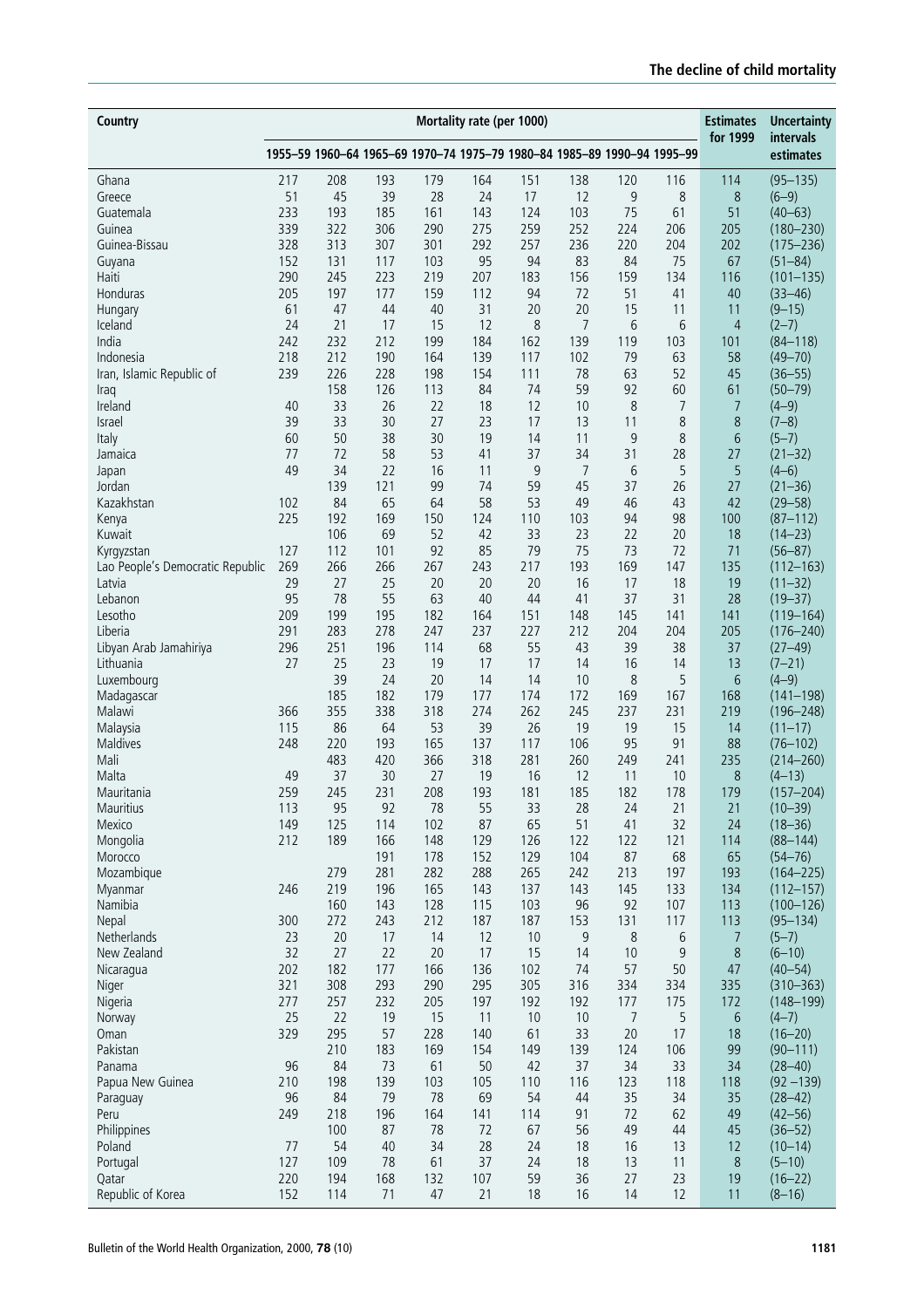# Special Theme – Child Mortality

| Country                                    | Mortality rate (per 1000) |            |           |                                                                         |          |          |          |          |                |                | <b>Uncertainty</b>           |
|--------------------------------------------|---------------------------|------------|-----------|-------------------------------------------------------------------------|----------|----------|----------|----------|----------------|----------------|------------------------------|
|                                            |                           |            |           | 1955-59 1960-64 1965-69 1970-74 1975-79 1980-84 1985-89 1990-94 1995-99 |          |          |          |          |                | for 1999       | intervals<br>estimates       |
| Republic of Moldova                        | 84                        | 57         | 45        | 46                                                                      | 46       | 44       | 32       | 23       | 23             | 19             | $(13 - 25)$                  |
| Romania                                    | 90                        | 67         | 71        | 47                                                                      | 41       | 32       | 35       | 26       | 25             | 26             | $(20 - 32)$                  |
| <b>Russian Federation</b>                  | 33                        | 25         | 23        | 27                                                                      | 29       | 27       | 24       | 22       | 22             | 22             | $(14 - 30)$                  |
| Rwanda                                     | 245                       | 196        | 198       | 216                                                                     | 226      | 213      | 182      | 230      | 190            | 176            | $(149 - 206)$                |
| Samoa                                      | 233                       | 197        | 163       | 135                                                                     | 112      | 97       | 75       | 40       | 27             | 27             | $(23 - 30)$                  |
| Saudi Arabia                               | 262                       | 235        | 207       | 181                                                                     | 113      | 78       | 47       | 35       | 28             | 21             | $(18 - 23)$                  |
| Senegal                                    | 295                       | 288        | 286       | 273                                                                     | 237      | 197      | 163      | 145      | 130            | 130            | $(114 - 149)$                |
| Sierra Leone                               | 381                       | 396        | 377       | 350                                                                     | 341      | 336      | 327      | 320      | 316            | 312            | $(271 - 367)$                |
| Singapore                                  | 65                        | 41         | 29        | 25                                                                      | 15       | 14       | 10       | 7        | 5              | $\overline{4}$ | $(2-6)$                      |
| Slovakia                                   | 25                        | 23         | 21        | 21                                                                      | 18       | 17       | 14       | 12       | 11             | 11             | $(8-14)$                     |
| Slovenia                                   | 30                        | 25         | 25        | 22                                                                      | 17       | 16       | 12       | 9        | 6              | 5              | $(3 - 7)$                    |
| Solomon Islands                            | 185                       | 151        | 114       | 91                                                                      | 75       | 65       | 57       | 52       | 50             | 48             | $(43 - 53)$                  |
| Somalia                                    | 315                       | 293        | 274       | 255                                                                     | 247      | 236      | 217      | 220      | 204            | 201            | $(173 - 245)$                |
| South Africa                               | 217                       | 199        | 176       | 133                                                                     | 89       | 80       | 69       | 55       | 65             | 76             | $(60 - 92)$                  |
| Spain                                      | 59                        | 42         | 31        | 20                                                                      | 19       | 12       | 10       | 8        | 7              | 6              | $(5-8)$                      |
| Sri Lanka                                  | 125                       | 96         | 85        | 73                                                                      | 56       | 40       | 32       | 25       | 23             | 22             | $(16 - 29)$                  |
| Sudan                                      | 202                       | 196        | 182       | 154                                                                     | 141      | 138      | 134      | 137      | 112            | 110            | $(86 - 147)$                 |
| Suriname                                   | 97                        | 87         | 74        | 62                                                                      | 54       | 49       | 44       | 39       | 33             | 31             | $(23 - 39)$                  |
| Swaziland                                  | 223                       | 220        | 213       | 191                                                                     | 148      | 131      | 108      | 90       | 100            | 102            | $(85 - 119)$                 |
| Sweden                                     | 21                        | 19         | 15        | 12                                                                      | 9        | 8        | 8        | 6        | 5              | 5              | $(3-6)$                      |
| Switzerland                                | 30                        | 27         | 21        | 16                                                                      | 12       | 10       | 9        | 8        | $\overline{7}$ | 6              | $(4-9)$                      |
| Syrian Arab Republic                       | 219                       | 170        | 147       | 110                                                                     | 90       | 69       | 55       | 50       | 45             | 42             | $(32 - 55)$                  |
| Tajikistan<br>The former Yugoslav Republic | 144<br>134                | 132<br>107 | 110<br>79 | 104<br>69                                                               | 94<br>57 | 86<br>56 | 79<br>48 | 72<br>32 | 65<br>24       | 64<br>25       | $(51 - 79)$                  |
| of Macedonia                               |                           |            |           |                                                                         |          |          |          |          |                |                | $(18 - 34)$                  |
| Thailand                                   | 166                       | 136        | 104       | 88                                                                      | 73       | 53       | 40       | 38       | 35             | 34             |                              |
| Togo                                       | 276                       | 262        | 234       | 205                                                                     | 185      | 166      | 150      | 135      | 133            | 132            | $(24 - 45)$<br>$(108 - 161)$ |
| Trinidad and Tobago                        | 82                        | 56         | 49        | 44                                                                      | 38       | 30       | 21       | 16       | 13             | 9              | $(5-13)$                     |
| Tunisia                                    |                           | 240        | 213       | 187                                                                     | 129      | 99       | 65       | 46       | 37             | 34             | $(26 - 41)$                  |
| Turkey                                     | 210                       | 207        | 208       | 189                                                                     | 158      | 127      | 88       | 59       | 44             | 44             | $(39 - 50)$                  |
| Turkmenistan                               | 150                       | 130        | 109       | 103                                                                     | 100      | 97       | 90       | 84       | 82             | 80             | $(58 - 108)$                 |
| Uganda                                     | 237                       | 206        | 190       | 174                                                                     | 184      | 184      | 202      | 197      | 165            | 159            | $(142 - 180)$                |
| Ukraine                                    | 27                        | 24         | 22        | 24                                                                      | 24       | 22       | 19       | 16       | 16             | 14             | $(10 - 20)$                  |
| <b>United Arab Emirates</b>                |                           | 163        | 114       | 83                                                                      | 65       | 43       | 32       | 23       | 19             | 18             | $(15 - 23)$                  |
| United Kingdom                             | 29                        | 27         | 22        | 19                                                                      | 16       | 13       | 11       | 8        | 7              | $\overline{7}$ | $(5-7)$                      |
| United Republic of Tanzania                | 247                       | 234        | 224       | 209                                                                     | 189      | 166      | 157      | 137      | 150            | 153            | $(134 - 170)$                |
| United States of America                   | 32                        | 29         | 24        | 21                                                                      | 17       | 14       | 13       | 11       | 9              | 8              | $(7-8)$                      |
| Uruguay                                    | 62                        | 56         | 57        | 51                                                                      | 52       | 36       | 28       | 25       | 20             | 18             | $(13 - 23)$                  |
| Uzbekistan                                 | 124                       | 104        | 86        | 81                                                                      | 75       | 70       | 66       | 51       | 45             | 43             | $(30 - 60)$                  |
| Vanuatu                                    | 227                       | 194        | 168       | 146                                                                     | 111      | 90       | 78       | 69       | 65             | 61             | $(53 - 70)$                  |
| Venezuela                                  | 111                       | 78         | 67        | 68                                                                      | 54       | 40       | 31       | 29       | 25             | 23             | $(19 - 26)$                  |
| Viet Nam                                   |                           | 85         | 77        | 74                                                                      | 65       | 65       | 55       | 46       | 40             | 35             | $(28 - 44)$                  |
| Yemen                                      | 325                       | 305        | 277       | 260                                                                     | 206      | 176      | 154      | 132      | 113            | 111            | $(92 - 137)$                 |
| Yugoslavia                                 |                           | 102        | 73        | 54                                                                      | 42       | 34       | 28       | 30       | 26             | 26             | $(20 - 32)$                  |
| Zambia                                     | 222                       | 211        | 194       | 168                                                                     | 156      | 158      | 186      | 194      | 173            | 169            | $(149 - 190)$                |
| Zimbabwe                                   | 164                       | 158        | 155       | 137                                                                     | 113      | 100      | 86       | 80       | 115            | 118            | $(101 - 134)$                |
| Means for:                                 |                           |            |           |                                                                         |          |          |          |          |                |                |                              |
| African Region                             | 264                       | 254        | 237       | 218                                                                     | 199      | 183      | 169      | 160      | 152            | 150            | $(130 - 174)$                |
| Region of the Americas                     | 140                       | 121        | 108       | 96                                                                      | 80       | 65       | 52       | 44       | 38             | 34             | $(27 - 41)$                  |
| Eastern Mediterranean Region               | 238                       | 204        | 181       | 158                                                                     | 127      | 106      | 89       | 81       | 71             | 67             | $(56 - 83)$                  |
| European Region                            | 63                        | 53         | 44        | 38                                                                      | 33       | 29       | 25       | 21       | 19             | 18             | $(13 - 24)$                  |
| South-East Asia Region                     | 222                       | 202        | 181       | 162                                                                     | 143      | 125      | 107      | 93       | 90             | 88             | $(75 - 103)$                 |
| Western Pacific Region                     | 154                       | 128        | 106       | 94                                                                      | 90       | 72       | 62       | 54       | 48             | 46             | $(37 - 56)$                  |
| Global means                               | 180                       | 160        | 143       | 128                                                                     | 112      | 97       | 84       | 76       | 70             | 67             | $(56 - 80)$                  |

Three groups of countries were thus distinguished. In the first group, mortality levels were already relatively very low and further dramatic declines were therefore unlikely. This group is made up of countries in the European Region, the Region of the Americas, and the Western Pacific Region. The second group comprises countries in the Eastern Mediterranean Region, where the under-five mortality rates dropped rapidly from very high initial values to very low levels, thereby limiting the possibility of further rapid reductions. The third group consists of the countries in the African Region and the South-East Asia Region, where the initial mortality levels were high, the magnitude of the declines was very small, and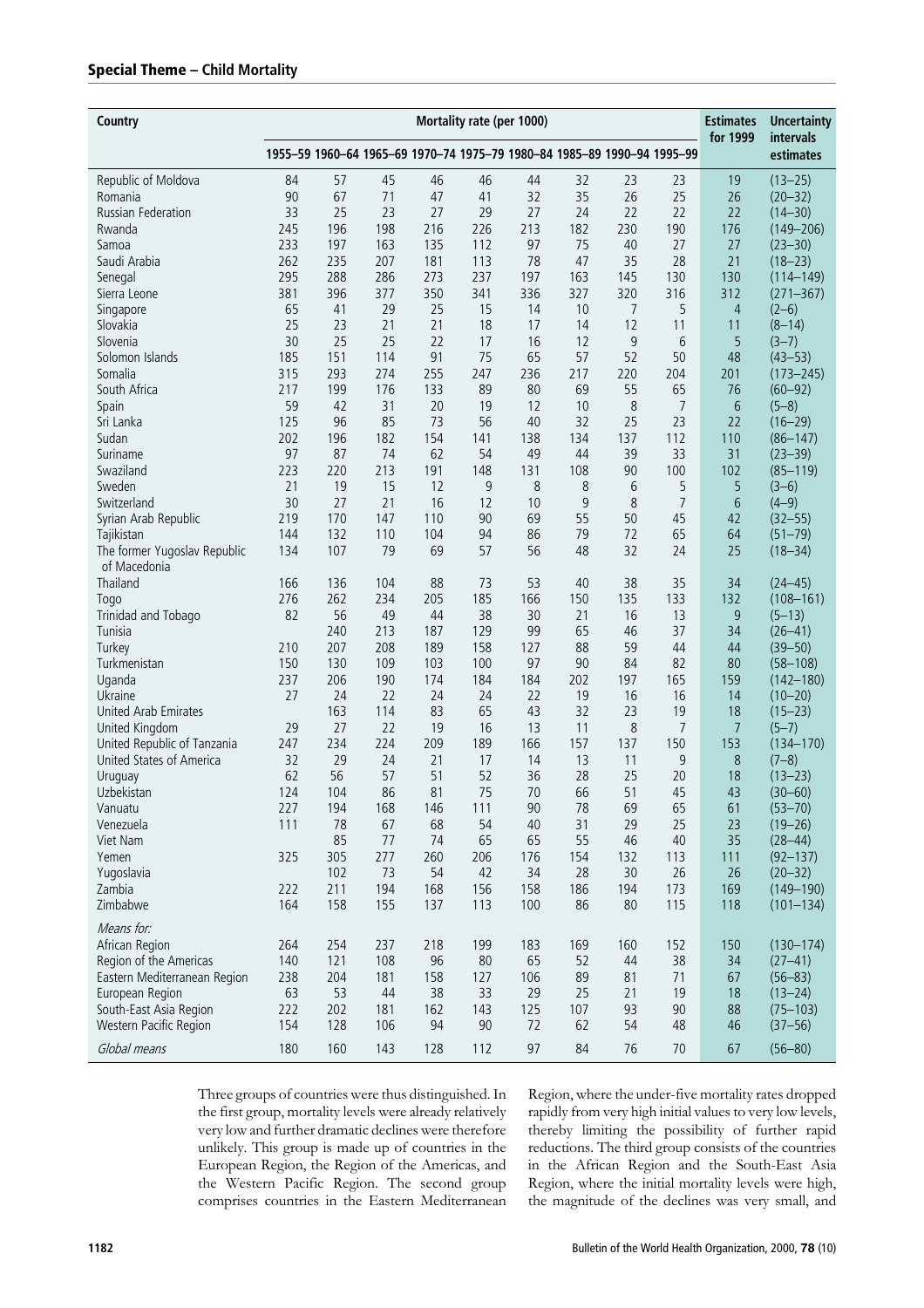| <b>WHO</b> regions           | Distribution of<br>deaths by WHO<br>regions | % distribution<br>of deaths by<br><b>WHO</b> regions | <b>WHO</b><br>mortality<br>strata <sup>a</sup> | <b>Total</b><br>deaths by<br>strata | $\%$<br>distribution<br>by strata |
|------------------------------|---------------------------------------------|------------------------------------------------------|------------------------------------------------|-------------------------------------|-----------------------------------|
| African Region               | 3 806 000                                   | 36.2                                                 | D                                              | 1843000                             | 17.5                              |
|                              |                                             |                                                      | E                                              | 963 000                             | 18.6                              |
| Region of the Americas       | 453 000                                     | 4.3                                                  | $\overline{A}$                                 | 33 000                              | 0.3                               |
|                              |                                             |                                                      | B                                              | 300 000                             | 2.9                               |
|                              |                                             |                                                      | D                                              | 120,000                             | 1.1                               |
| Eastern Mediterranean Region | 1 511 000                                   | 14.4                                                 | B                                              | 133 000                             | 1.3                               |
|                              |                                             |                                                      | D                                              | 1 378 000                           | 13.1                              |
| European Region              | 226 000                                     | 2.2                                                  | $\overline{A}$                                 | 26,000                              | 0.3                               |
|                              |                                             |                                                      | B                                              | 146 000                             | 1.4                               |
|                              |                                             |                                                      |                                                | 54 000                              | 0.5                               |
| South-East Asia Region       | 3 502 000                                   | 33.3                                                 | B                                              | 314 000                             | 3.0                               |
|                              |                                             |                                                      | D                                              | 3 188 000                           | 30.3                              |
| Western Pacific Region       | 1 029 000                                   | 9.8                                                  | A                                              | 9 0 0 0                             | 0.1                               |
|                              |                                             |                                                      | B                                              | 1 020 000                           | 9.7                               |
| <b>Total</b>                 | 10 527 000                                  | 100.0                                                |                                                | 10 527 000                          | 100.0                             |

#### Table 2. Distribution of deaths by WHO regions and WHO mortality strata, 1999

 $a$  A = very low child mortality and very low adult mortality;  $B =$  low child mortality and low adult mortality;  $C =$  low child mortality and high adult mortality;  $D =$  high child mortality and high adult mortality;  $E =$  high child mortality and very high adult mortality.

there was a major slowing in mortality decline. These are also the regions with severe economic dislocations. Provided that the HIV/AIDS situation does not worsen, it is conceivable that improvements in their political and socioeconomic circumstances could result in further substantial reductions in mortality.

#### Trends within regions and relative performances

Countries were grouped according to the relative change between their most recent average level of mortality and the level two decades earlier. Countries in each region were categorized as follows according to the decline in under-five mortality rate achieved during the period between 1980 and 1999:

- . increased mortality;
- declines of  $0-4\%$ ,  $5-9\%$ ,  $10-14\%$  and so on at  $5\%$ intervals to the highest category of over 50% decline.

The results are shown in Table 5.

African Region. In Africa the mean mortality rate dropped from about 264 deaths per 1000 live births in 1955–1959 to about 152 per 1000 in 1995–1999, a decline of about 42% (Table 6). This compares with a decline of between 60% and 72% in the other regions over the same period. Table 6 also shows the sluggish nature of the rate of the decline, from 4% to a peak of 9%. Furthermore, the degree of heterogeneity within the region, as indicated by the variance, has remained relatively unchanged over the last four decades (Table 6). Thus for 1955–59 the range of mortality rates was from 113 per 1000 in Mauritius to 381 per 1000 in Sierra Leone. For 1995– 99 the range became even wider, from 21 per 1000 in Mauritius to 334 per 1000 in Niger.

Africa had the worst performance, more than half the countries achieved declines of less than 20%.



Fig. 2. Distribution of under-five mortality by WHO regions and sex, 1999





Each boxplot consists of a central box with vertical bars (whiskers) extending from its lower and upper ends.Thelowerendoftheboxmarksthelevelofmortalitybelowwhichthelowest25%ofobservations lie (1st quartile or Q1). The upper end marks the level of mortality below which the lowest 75% of the observations are found (3rd quartile or Q3). The line across the box marks the median or middle observation (2nd quartile or Q2). The distance between Q1 and Q3 is the interquartile range or IQ (= Q3–Q1). The vertical bars (whiskers) extend to a distance equivalent to 1.5 times the interquartile range (1.5 x IQ). Points beyond this range represent outliers and are individually plotted. (If the farthest observation lies at a distance of less than 1.5 x IQ the end of the bar is rolled back to that point.)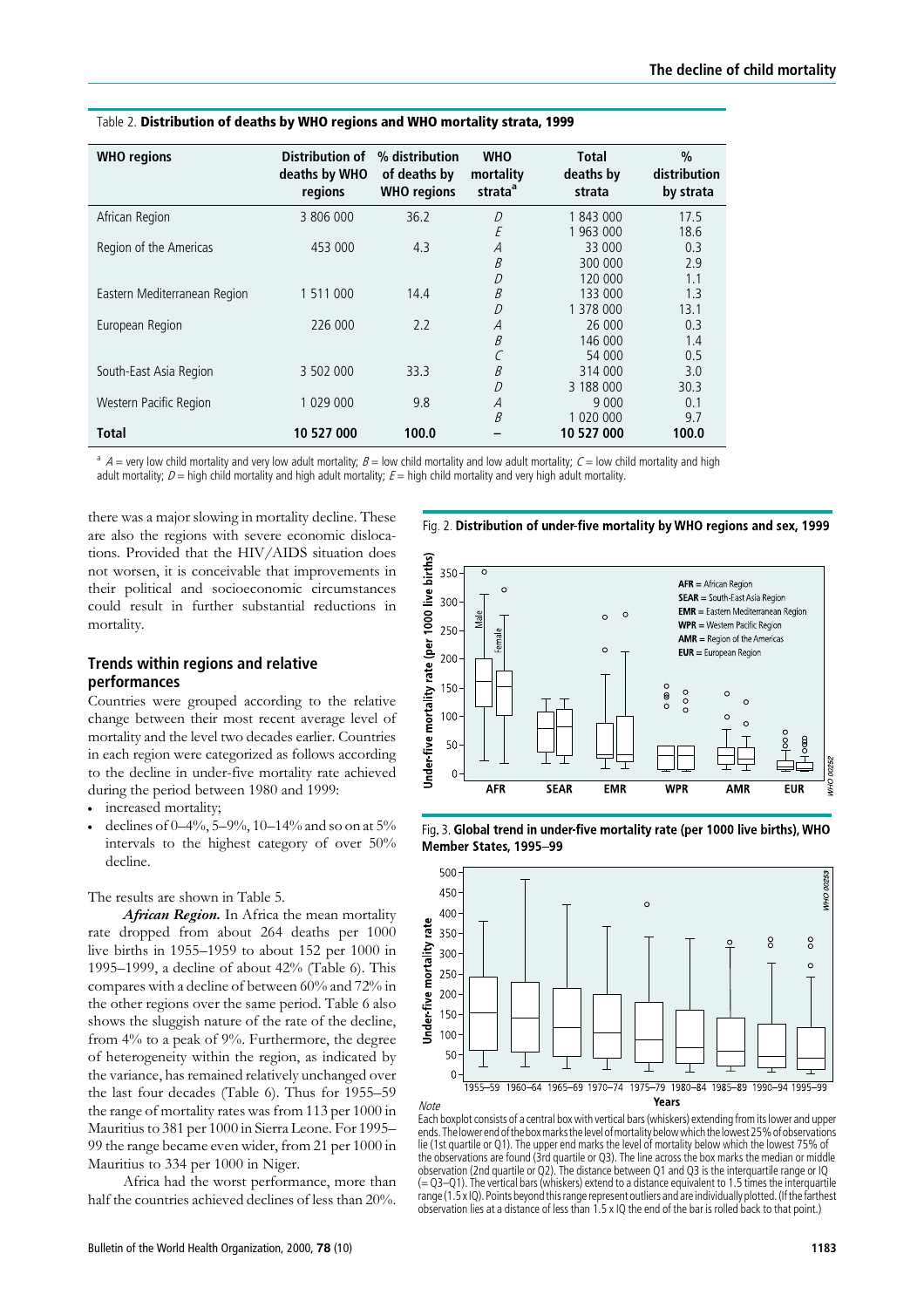| <b>Period</b> | Number of<br>countries | <b>Mean</b><br>USMR <sup>a</sup> | SD <sup>b</sup> | <b>Minimum</b> | <b>Maximum</b> | Interquinquennial<br>decline (%) |
|---------------|------------------------|----------------------------------|-----------------|----------------|----------------|----------------------------------|
| 1955-59       | 145                    | 159.3                            | 102.0           | 20.6           | 381.0          |                                  |
| 1960-64       | 166                    | 149.8                            | 101.1           | 19.0           | 483.0          | $-6$                             |
| 1965-69       | 171                    | 136.6                            | 96.1            | 15.0           | 420.0          | $-9$                             |
| 1970-74       | 171                    | 122.6                            | 90.9            | 12.0           | 365.5          | $-10$                            |
| 1975-79       | 171                    | 108.0                            | 87.2            | 9.0            | 422.9          | $-12$                            |
| 1980-84       | 171                    | 94.7                             | 79.5            | 7.8            | 336.0          | $-12$                            |
| 1985-89       | 171                    | 83.7                             | 74.9            | 6.6            | 326.5          | $-12$                            |
| 1990-94       | 171                    | 76.2                             | 72.7            | 6.0            | 333.7          | $-9$                             |
| 1995-99       | 171                    | 70.4                             | 69.2            | 4.6            | 334.0          | - 8                              |
|               |                        |                                  |                 |                |                |                                  |

#### Table 3. Summary of global trend in under-five mortality rate, 1955–1999

<sup>a</sup> Under-five mortality rate.

**b** Standard deviation.

Table 4. Global trends in quinquennial estimates of under-five mortality rate by WHO regions and mortality strata, 1955–1999

| <b>WHO regions</b>           | <b>Mortality</b><br>strata <sup>a</sup> | 1955–<br>59 | 64  | 69  | 1960- 1965- 1970- 1975- 1980-<br>74 | 79  | 84  | 1985–<br>89 | 1990-<br>94 | 1995-<br>99 |
|------------------------------|-----------------------------------------|-------------|-----|-----|-------------------------------------|-----|-----|-------------|-------------|-------------|
| African Region               | D                                       | 285         | 277 | 256 | 237                                 | 218 | 200 | 183         | 169         | 159         |
|                              | Ε                                       | 236         | 227 | 214 | 195                                 | 176 | 162 | 153         | 149         | 144         |
| Region of the Americas       | A                                       | 42          | 36  | 31  | 26                                  | 19  | 15  | 13          | 10          | 9           |
|                              | B                                       | 125         | 107 | 93  | 82                                  | 67  | 54  | 43          | 36          | 32          |
|                              | D                                       | 238         | 211 | 195 | 180                                 | 154 | 127 | 104         | 86          | 73          |
| Eastern Mediterranean Region | B                                       | 210         | 176 | 147 | 119                                 | 85  | 59  | 42          | 34          | 28          |
|                              | D                                       | 302         | 256 | 230 | 213                                 | 187 | 173 | 157         | 151         | 132         |
| European Region              | A                                       | 41          | 34  | 27  | 22                                  | 17  | 13  | 11          | 9           |             |
|                              | B                                       | 107         | 89  | 75  | 66                                  | 58  | 53  | 47          | 40          | 36          |
|                              |                                         | 47          | 37  | 31  | 30                                  | 29  | 27  | 23          | 20          | 19          |
| South-East Asia Region       | B                                       | 169         | 148 | 126 | 108                                 | 89  | 70  | 58          | 47          | 40          |
|                              | D                                       | 244         | 225 | 204 | 185                                 | 166 | 149 | 128         | 113         | 112         |
| Western Pacific Region       | A                                       | 52          | 40  | 31  | 25                                  | 19  | 15  | 12          | 9           | 8           |
|                              | B                                       | 200         | 162 | 135 | 120                                 | 117 | 93  | 81          | 71          | 64          |
| Total                        |                                         | 159         | 150 | 137 | 123                                 | 108 | 95  | 84          | 76          | 70          |

 $a^a$  A = very low child mortality and very low adult mortality;  $B =$  low child mortality and low adult mortality;  $C =$  low child mortality and high adult mortality;  $D =$  high child mortality and high adult mortality;  $E =$  high child mortality and very high adult mortality.

Only Algeria, Gabon, and the Gambia achieved over 40% reduction during the last two decades (Table 5). Countries with only a very modest decline (0–10%) included Burundi, Lesotho, Madagascar, Mauritania, Nigeria, Sierra Leone, and the United Republic of Tanzania. Some countries experienced an increase in child mortality, probably because of the HIV/AIDS epidemic: they included Botswana (16%), Namibia  $(4\%)$ , Niger  $(1\%)$ , Zambia  $(9\%)$ , and Zimbabwe (15%). Increases in child mortality of less than  $5%$ over the 20-year period should probably be interpreted with caution, since sampling errors and data of poor quality might have led to spurious findings.

South-East Asia Region. This region has experienced a moderately sustained reduction in mortality among children under 5 years of age during the last four decades, from about 222 deaths per

1000 live births to about 90 per 1000, and there has been some narrowing of differentials (Table 6). All the countries in the region except the Democratic Republic of Korea and Myanmar experienced reductions of 20% or more over the last two decades (Table 5).

Western Pacific Region. Mean mortality dropped by almost 70% from about 154 per 1000 live births in 1955–59 to about 48 in 1995–99 (Table 6). Only Mongolia and Papua New Guinea failed to achieve major reductions; indeed, Papua New Guinea experienced an increase (Table 5).

Eastern Mediterranean Region. Overall, the mean under-five mortality rate dropped sharply from about 238 per 1000 live births in 1955–59 to about 71 per 1000 in 1995–99 (Table 6). There was, however, substantial variation. In 1955–59 the rate for Cyprus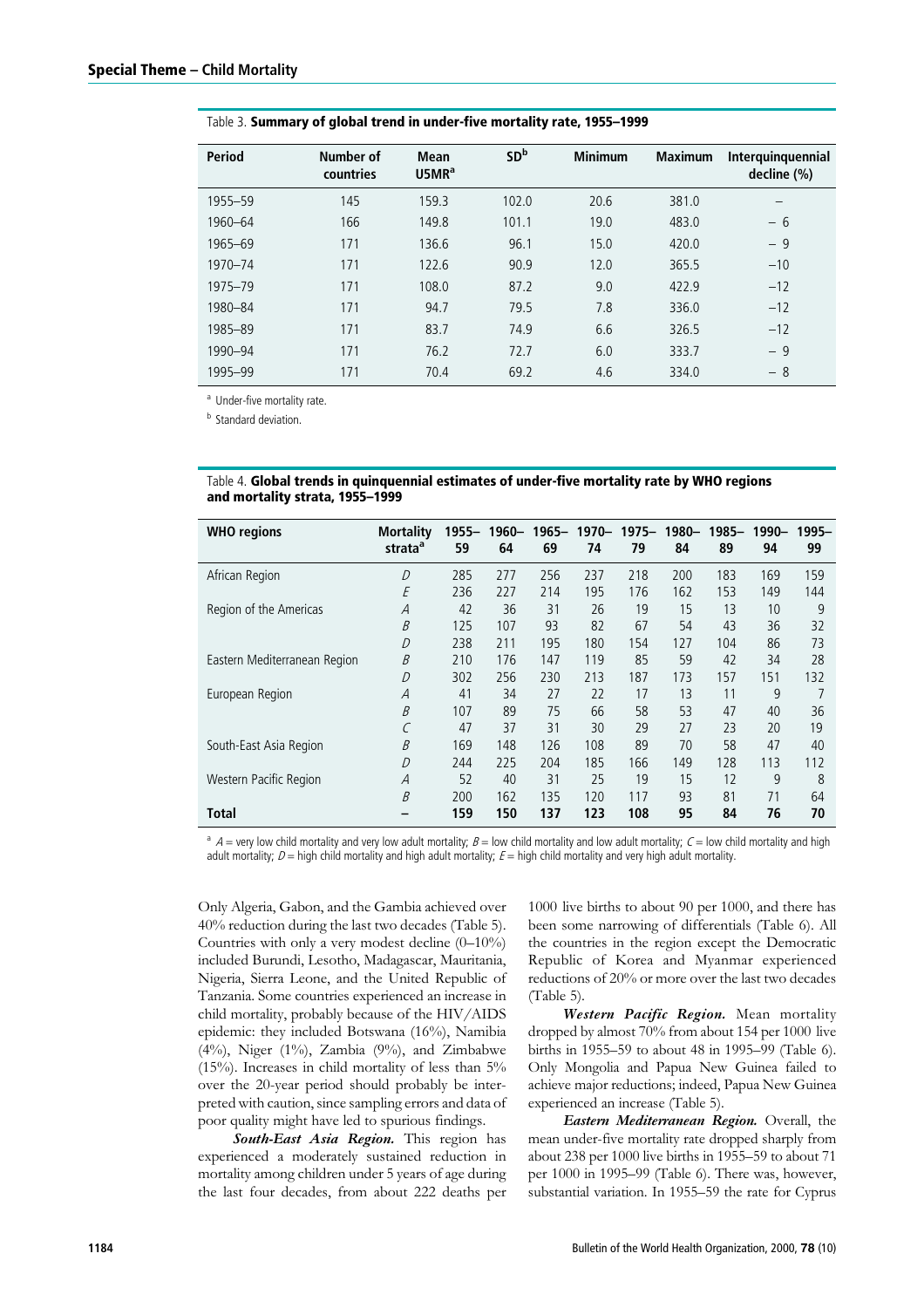was 57 per 1000 while that for Afghanistan was 368 per 1000. In 1995–99 the corresponding rates were 9 per 1000 (Cyprus) and 271 per 1000 (Afghanistan), and there was relatively little change in the ranking of countries between these extremes. The countries that contributed to this sustained decline included the Islamic Republic of Iran, Jordan, Oman, Qatar, Saudi Arabia, Tunisia and the United Arab Emirates (Table 5). Much more modest reductions, in the range 5–15%, occurred in Afghanistan, Djibouti, and Somalia.

Region of the Americas. Between 1955 and 1999 the under-five mortality rate fell from about 140 to 38 deaths per 1000 live births, i.e by about 70% (Table 6). This was accompanied by a substantial reduction in heterogeneity (Table 6). The rate of decline was initially slow, increased sharply during the 1970s, and slowed down during the 1980s (Fig. 5). This region had the best overall performance, all countries achieved reductions of at least 20% over the last two decades. Chile, Ecuador, El Salvador, Guatemala, Honduras, Nicaragua, Mexico, and Trinidad and Tobago experienced sustained declines of more than 50% over the last two decades.

**European Region.** The under-five mortality rate had already dropped substantially in Europe by the mid-1950s, largely as a result of improved living conditions and the availability of antibiotics. In 1955– 59 the mean mortality rate was about 63 per 1000 live births. It dropped to 19 per 1000 over the next 40 years. Intercountry differentials narrowed considerably during the same period. In 1955–59 the range was from 21 per 1000 in Sweden to 210 per 1000 in Turkey. By the end of 1999 the lowest value was 5 per 1000 in Finland, Luxembourg, Norway, and Sweden, and the highest was 82 per 1000 in Turkmenistan. Over the last two decades there were substantial reductions in all countries except Albania, Armenia, Kyrgyzstan, and Latvia.

# **Discussion**

Given the substantial focus of international public health programmes on improving child survival, it is important that periodic reviews of progress be undertaken to identify needs and opportunities for priority action. With improvements in vital registration, demographic surveillance and survey programmes, reasonably reliable estimates of child mortality are now available for many countries.

Despite setbacks to international development efforts and the emergence of major new threats to health, such as the HIV/AIDS epidemic, the overall under-five mortality rate declined by almost  $30\%$ during the 1990s, building on a similar decline during the 1980s. Globally, the number of child deaths declined from over 13 million in 1980 to about 10.5 million in 1999. These are, by any standard,

Fig. 4. Distribution of countries by under-five mortality rate, 1970-74 to 1990-94



Each boxplot consists of a central box with vertical bars (whiskers) extending from its lower and upper ends.Thelowerendoftheboxmarksthelevelofmortalitybelowwhichthelowest25%ofobservations lie (1st quartile or Q1). The upper end marks the level of mortality below which the lowest 75% of the observations are found (3rd quartile or Q3). The line across the box marks the median or middle observation (2nd quartile or Q2). The distance between Q1 and Q3 is the interquartile range or IQ (= Q3–Q1). The vertical bars (whiskers) extend to a distance equivalent to 1.5 times the interquartile range (1.5 x IQ). Points beyond this range represent outliers and are individually plotted. (If the farthest observation lies at a distance of less than 1.5 x IQ the end of the bar is rolled back to that point.)

remarkable public health achievements. There are, however, strong suggestions that the rate of decline may have slowed down somewhat. This arises partly because of the already low child mortality levels in the European Region, the Region of the Americas, the Western Pacific Region and the Eastern Mediterranean Region, and also because of an apparent lack of substantial progress in the African Region and the South-East Asia Region. In this connection the following questions should be asked. Are the declines real? If so, what has caused them? What are the prospects for further reductions in child mortality?

With regard to the measurement of childhood mortality trends, the wealth of data from the Demographic and Health Survey programme relating to almost 60 countries has greatly increased confidence in the comparative assessment of child mortality over the last two decades or so. In other countries, routine demographic surveillance systems, such as the Sample Registration System in India, now provide useful, if not very reliable, data on child mortality. Vital registration systems have improved in many developing countries, and even where still deficient they can provide valuable information to complement other sources and inform judgements about likely levels and trends in mortality. Thus while many of the estimates reported here, particularly for the less developed regions, are uncertain, we are reasonably confident that they describe recent trends fairly reliably.

The 1999 estimates are based on life tables produced principally for work on the measurement of health systems performance (37). Because a complete life table is a complicated non-linear function of uncertain parameters, we have used Monte Carlo simulation techniques to develop

j <sup>j</sup> WHO estimate of 67 deaths per 1000 live births in 1999; World Bank estimate of 96 deaths per 1000 live births in 1990 (World Bank, 1993).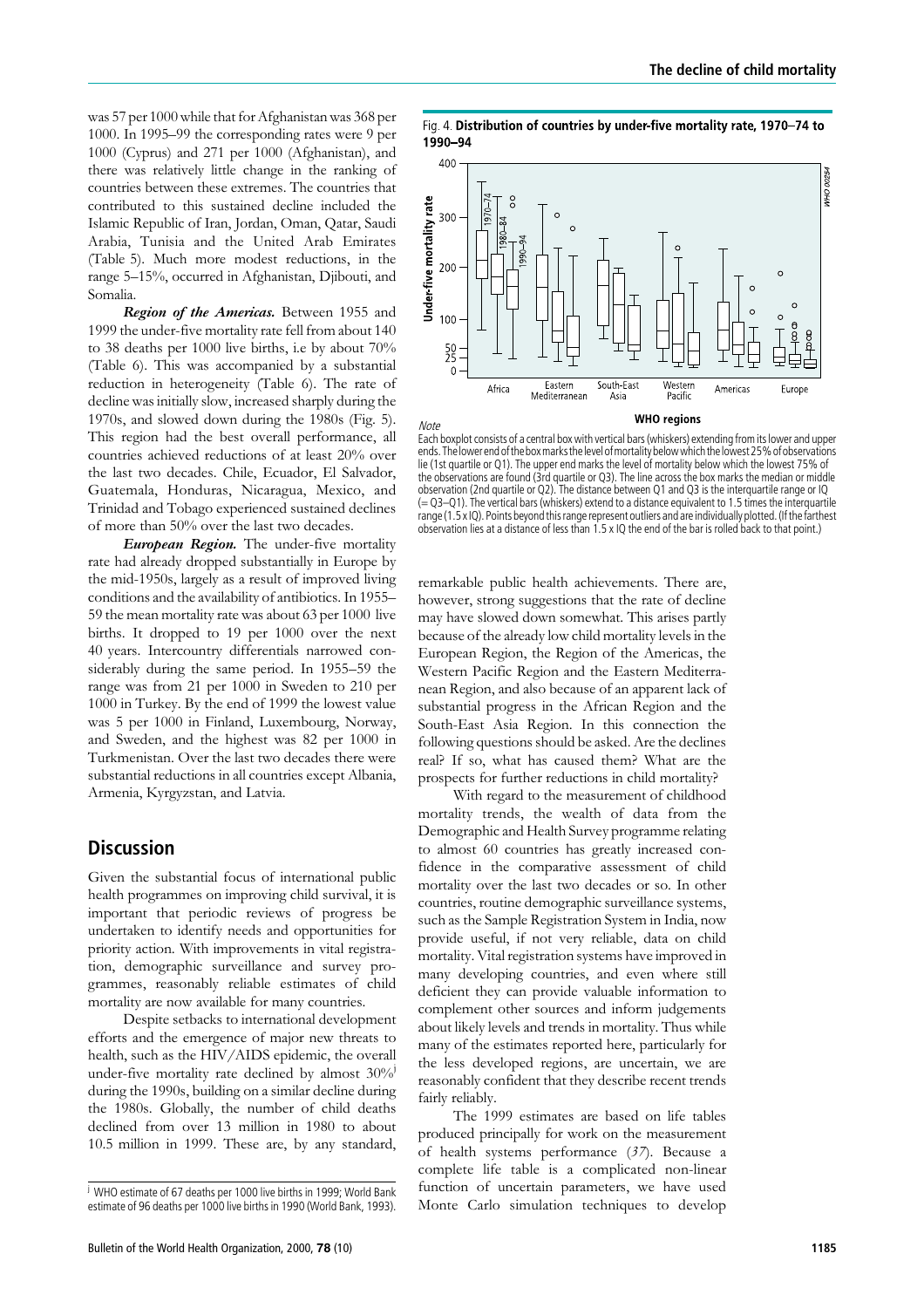| Table 5. Percentage decline in under-five mortality rate between 1980 and 1999 |  |  |
|--------------------------------------------------------------------------------|--|--|
|                                                                                |  |  |

| <b>WHO</b><br>region                                  | Over 50% 45-49%                                                                                                          |                                                                      | 40-44%                                                                | 35-39%                                                                               | 30-34%                                                                                | 25-29%                                   | 20-24%                                                                                                              | 15-19%                                                                                                                                     | 10-14%                                                             | $5 - 9%$                                                  | $0 - 4%$                 | <b>Increased</b><br>mortality                      |
|-------------------------------------------------------|--------------------------------------------------------------------------------------------------------------------------|----------------------------------------------------------------------|-----------------------------------------------------------------------|--------------------------------------------------------------------------------------|---------------------------------------------------------------------------------------|------------------------------------------|---------------------------------------------------------------------------------------------------------------------|--------------------------------------------------------------------------------------------------------------------------------------------|--------------------------------------------------------------------|-----------------------------------------------------------|--------------------------|----------------------------------------------------|
| African<br>Region                                     | Gambia                                                                                                                   | Algeria<br>Gabon                                                     |                                                                       | Equatorial<br>Guinea<br>Mauritius                                                    | Cape Verde<br>Senegal                                                                 | Comoros<br>Mozambi-<br>que               | Benin<br><b>Burkina</b><br>Faso<br>Cameroon<br>Chad<br>Eritrea<br>Ghana<br>Guinea<br>Guinea-<br>Bissau<br>Swaziland | Angola<br>Central<br>African<br>Republic<br>Congo<br>Côte<br>d'Ivoire<br>Democratic<br>Republic of<br>the Congo<br>South<br>Africa<br>Togo | Ethiopia<br>Kenya<br>Liberia<br>Malawi<br>Mali<br>Rwanda<br>Uganda | Burundi<br>Lesotho<br>Nigeria<br>Sierra Leone<br>Tanzania | Madagascar<br>Mauritania | Botswana<br>Namibia<br>Niger<br>Zambia<br>Zimbabwe |
| <b>Region</b><br>of the<br>Americas                   | Chile<br>Ecuador<br>El Salvador<br>Guatemala<br>Honduras<br>Mexico<br>Nicaragua<br>Trinidad and<br>Tobago                | <b>Brazil</b><br>Cuba<br>Peru                                        | Bolivia<br>Colombia<br>Costa Rica<br>Dominican<br>Republic<br>Uruguay | <b>Barbados</b><br>Canada<br>Paraguay<br>United<br>States of<br>America<br>Venezuela | Argentina<br>Suriname                                                                 | <b>Bahamas</b><br><b>Belize</b><br>Haiti | Guyana<br>Jamaica<br>Panama                                                                                         |                                                                                                                                            |                                                                    |                                                           |                          |                                                    |
| <b>Eastern</b><br>Mediterra- Jordan<br>nean<br>Region | Iran<br>Oman<br>Qatar<br>Saudi<br>Arabia<br>Tunisia<br><b>United Arab</b><br>Emirates                                    | Bahrain<br>Cyprus<br>Morocco                                         | Egypt                                                                 | Kuwait<br>Syria<br>Yemen                                                             | Libyan Arab<br>Jamahiriya                                                             | Lebanon<br>Pakistan                      |                                                                                                                     | Iraq<br>Sudan                                                                                                                              | Djibouti<br>Somalia                                                | Afghanistan                                               |                          |                                                    |
| <b>European</b><br>Region                             | Austria<br>Czech<br>Republic<br>Germany<br>Greece<br>Israel<br>Luxembourg<br>Portugal<br>Slovenia<br>Macedonia<br>Turkey | France<br>Hungary<br>Norway<br>Moldova<br>Spain<br>United<br>Kingdom | Croatia<br>Finland<br>Georgia<br>Ireland<br>Poland                    | Belgium<br>Bosnia and<br>Herzegovina<br>Italy<br>Malta<br>Netherlands<br>Uzbekistan  | Azerbaijan<br><b>Belarus</b><br>Slovakia<br>Sweden<br>Switzerland                     | Denmark<br>Ukraine                       | Iceland<br>Tajikistan<br>Yuqoslavia                                                                                 | <b>Bulgaria</b><br>Kazakhstan<br>Lithuania<br>Romania<br>Russian<br>Federation<br>Turkmeni-<br>stan                                        | Armenia<br>Latvia                                                  | Albania<br>Kyrgyzstan                                     |                          |                                                    |
| South-<br><b>East Asia</b><br>Region                  |                                                                                                                          | Indonesia                                                            | Bhutan<br>Sri Lanka                                                   | Bangladesh<br>India<br>Nepal                                                         | Thailand                                                                              |                                          | Maldives                                                                                                            |                                                                                                                                            |                                                                    |                                                           | Myanmar                  | Democratic<br>People's<br>Republic<br>of Korea     |
| Western<br><b>Pacific</b><br>Region                   | <b>Brunei</b><br>Darussalam<br>Samoa<br>Singapore                                                                        | Fiji                                                                 | Australia<br>Cambodia<br>Malaysia<br>New<br>Zealand                   | Japan<br>Viet Nam                                                                    | Lao People's Vanuatu<br>Democratic<br>Republic<br>Philippines<br>Republic<br>of Korea |                                          | China<br>Solomon<br>Islands                                                                                         |                                                                                                                                            |                                                                    |                                                           | Mongolia                 | Papua New<br>Guinea                                |

numerical estimates of the ranges of uncertainty around the life tables. A detailed discussion of the sources of uncertainty and methods for uncertainty analysis for life tables may be found in a separate publication (40). The estimated bounds around the 1999 estimates of under-five mortality rate are shown in Table 1. Globally, the number of child deaths in

1999 almost certainly lies between 9 and 12 million; the greatest uncertainty occurs in respect of Africa and parts of Asia. The global and regional estimates presented here are probably a reasonable reflection of true child mortality levels, and are certainly consistent with previous estimates by the UN and UNICEF.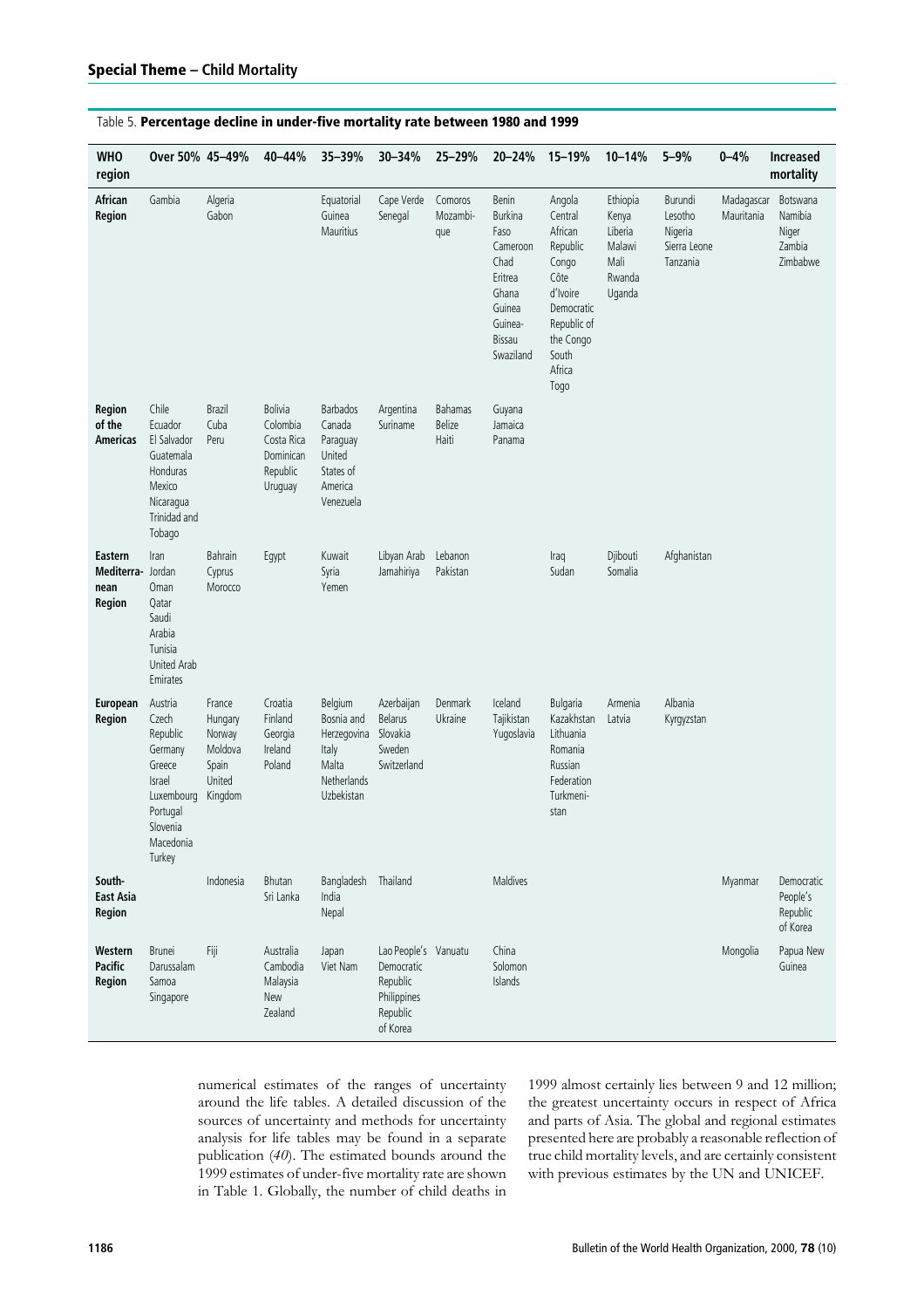| <b>WHO</b> region             | <b>Period</b> | <b>Number of</b><br>countries | Mean U5MR <sup>a</sup> | SD <sup>b</sup> | <b>Maximum</b> | <b>Minimum</b> | Interquinquennial<br>decline (%) |
|-------------------------------|---------------|-------------------------------|------------------------|-----------------|----------------|----------------|----------------------------------|
| <b>African Region</b>         | 1955-59       | 32                            | 263.6                  | 63.2            | 113.1          | 381.0          |                                  |
|                               | 1960-64       | 41                            | 253.8                  | 74.3            | 95.4           | 483.0          | $-4$                             |
|                               | 1965-69       | 44                            | 236.9                  | 67.1            | 92.3           | 420.0          | $-7$                             |
|                               | 1970-74       | 44                            | 217.7                  | 65.0            | 77.5           | 365.5          | $-8$                             |
|                               | 1975-79       | 44                            | 198.7                  | 65.2            | 54.6           | 340.5          | $-9$                             |
|                               | 1980-84       | 44                            | 182.6                  | 63.7            | 33.4           | 336.0          | $-8$                             |
|                               | 1985-89       | 44                            | 169.2                  | 64.5            | 27.7           | 326.5          | $-7$                             |
|                               | 1990-94       | 44                            | 160.1                  | 64.9            | 23.5           | 333.7          | $-5$                             |
|                               | 1995-99       | 44                            | 152.2                  | 61.3            | 21.0           | 334.0          | $-5$                             |
| <b>Region of the Americas</b> | 1955-59       | 29                            | 139.9                  | 71.1            | 32.3           | 289.6          | $\qquad \qquad -$                |
|                               | 1960-64       | 29                            | 121.5                  | 64.0            | 29.0           | 251.3          | $-13$                            |
|                               | 1965-69       | 29                            | 108.0                  | 60.9            | 23.2           | 244.3          | $-11$                            |
|                               | 1970-74       | 29                            | 96.1                   | 57.9            | 19.6           | 236.9          | $-11$                            |
|                               | 1975-79       | 29                            | 79.8                   | 50.1            | 15.2           | 207.1          | $-17$                            |
|                               | 1980-84       | 29                            | 65.1                   | 43.7            | 11.3           | 183.0          | $-18$                            |
|                               | 1985-89       | 29                            | 52.3                   | 35.9            | 9.3            | 155.6          | $-20$                            |
|                               | 1990-94       | 29                            | 43.8                   | 32.8            | 7.8            | 159.0          | $-16$                            |
|                               | 1995-99       | 29                            | 37.9                   | 27.6            | 6.9            | 134.0          | $-14$                            |
| <b>Eastern Mediterranean</b>  | 1955-59       | 13                            | 238.2                  | 92.4            | 56.8           | 368.0          |                                  |
| Region                        | 1960-64       | 20                            | 204.2                  | 79.7            | 50.0           | 350.0          | $-14$                            |
|                               | 1965-69       | 22                            | 180.8                  | 78.4            | 34.8           | 329.5          | $-11$                            |
|                               | 1970-74       | 22                            | 157.6                  | 77.4            | 27.7           | 321.0          | $-13$                            |
|                               | 1975-79       | 22                            | 126.9                  | 71.9            | 22.4           | 307.5          | $-19$                            |
|                               | 1980-84       | 22                            | 105.7                  | 72.8            | 17.3           | 301.0          | $-17$                            |
|                               | 1985-89       | 22                            | 89.0                   | 72.1            | 13.5           | 285.3          | $-16$                            |
|                               | 1990-94       | 22                            | 81.5                   | 71.5            | 10.3           | 274.8          | $-8$                             |
|                               | 1995-99       | 22                            | 70.7                   | 68.3            | 8.7            | 271.0          | $-13$                            |
| <b>European Region</b>        | 1955-59       | 45                            | 62.9                   | 44.1            | 20.6           | 210.0          | $\qquad \qquad -$                |
|                               | 1960-64       | 48                            | 52.8                   | 39.4            | 19.0           | 206.9          | $-16$                            |
|                               | 1965-69       | 48                            | 43.8                   | 35.6            | 15.0           | 208.4          | $-17$                            |
|                               | 1970-74       | 48                            | 38.1                   | 32.6            | 12.0           | 188.5          | $-13$                            |
|                               | 1975-79       | 48                            | 32.9                   | 28.9            | 9.0            | 158.4          | $-14$                            |
|                               | 1980-84       | 48                            | 29.2                   | 26.0            | 7.8            | 127.4          | $-11$                            |
|                               | 1985-89       | 48                            | 25.4                   | 22.5            | 7.1            | 90.5           | $-13$                            |
|                               | 1990-94       | 48                            | 21.3                   | 19.6            | 6.2            | 84.0           | $-16$                            |
|                               | 1995-99       | 48                            | 19.1                   | 18.5            | 4.6            | 82.0           | $-10$                            |
| <b>South-East Asia Region</b> | 1955-59       | 10                            | 221.6                  | 68.0            | 108.7          | 306.7          | $\qquad \qquad -$                |
|                               | 1960-64       | 10                            | 201.6                  | 69.0            | 96.1           | 292.2          | $-9$                             |
|                               | 1965-69       | 10                            | 181.1                  | 65.0            | 85.3           | 260.2          | $-10$                            |
|                               | 1970-74       | 10                            | 161.7                  | 67.8            | 61.5           | 254.6          | $-11$                            |
|                               | 1975-79       | 10                            | 143.2                  | 64.6            | 56.4           | 235.7          | $-11$                            |
|                               | 1980-84       | 10                            | 125.5                  | 59.9            | 39.5           | 198.4          | $-12$                            |
|                               | 1985-89       | $10$                          | 106.9                  | 48.8            | 32.0           | 152.9          | $-15$                            |
|                               | 1990-94       | 10                            | 93.0                   | 42.8            | 25.2           | 145.0          | $-13$                            |
|                               | 1995-99       | 10                            | 90.2                   | 37.6            | 23.0           | 133.4          | $-3$                             |
| <b>Western Pacific Region</b> | 1955-59       | 16                            | 153.6                  | 84.0            | 27.3           | 268.7          | $\overline{\phantom{m}}$         |
|                               | 1960-64       | 18                            | 128.0                  | 76.7            | 24.1           | 266.4          | $-17$                            |
|                               | 1965-69       | 18                            | 106.1                  | 71.3            | 21.7           | 266.3          | $-17$                            |
|                               | 1970-74       | 18                            | 93.8                   | 74.3            | 16.4           | 266.9          | $-12$                            |
|                               | 1975-79       | 18                            | 89.8                   | 100.8           | 11.3           | 422.9          | $-4$                             |
|                               | 1980-84       | 18                            | 71.5                   | 67.1            | 8.6            | 237.3          | $-20$                            |
|                               | 1985-89       | 18                            | 61.7                   | 57.9            | 6.6            | 192.5          | $-14$                            |
|                               | 1990-94       | 18                            | 54.0                   | 52.5            | $6.0\,$        | 169.0          | $-12$                            |
|                               | 1995-99       | 18                            | 48.5                   | 48.4            | 5.1            | 146.7          | $-10$                            |

# Table 6. Summary of regional trends in quinquennial variation in under-five mortality rate, 1955–1999

<sup>a</sup> Under-five mortality rate.

**b** Standard deviation.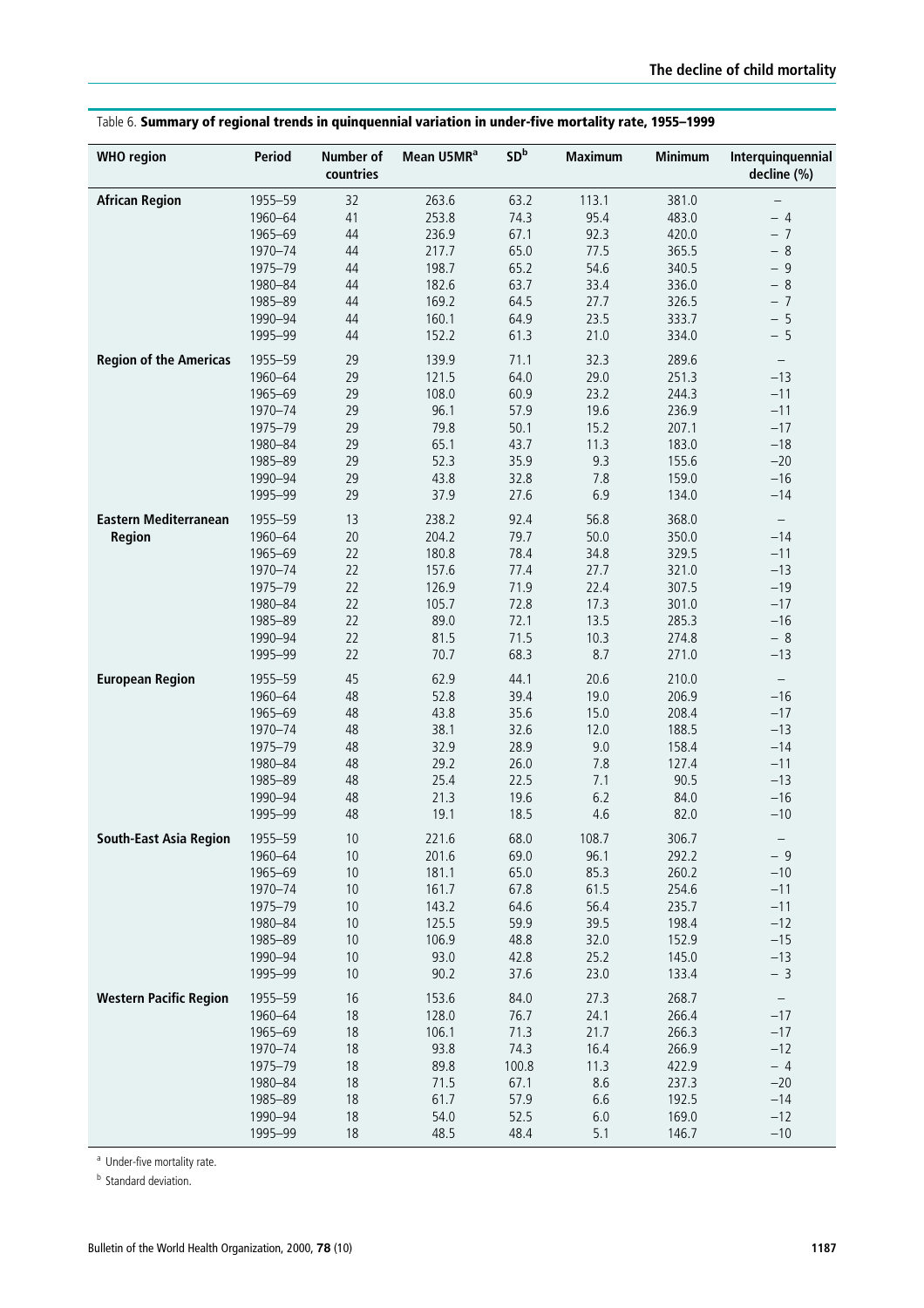Fig. 5. Per cent decline in under-five mortality rate, WHO regions, 1960-69 to 1990-99



Each boxplot consists of a central box with vertical bars (whiskers) extending from its lower and upper ends.Thelowerendoftheboxmarksthelevelofmortalitybelowwhichthelowest25%ofobservations lie (1st quartile or Q1). The upper end marks the level of mortality below which the lowest 75% of the observations are found (3rd quartile or Q3). The line across the box marks the median or middle observation (2nd quartile or Q2). The distance between Q1 and Q3 is the interquartile range or IQ  $(= 03-01)$ . The vertical bars (whiskers) extend to a distance equivalent to 1.5 times the interquartile range (1.5 x IQ). Points beyond this range represent outliers and are individually plotted. (If the farthest observation lies at a distance of less than 1.5 x IQ the end of the bar is rolled back to that point.)

What are the prospects for further declines in child mortality? It is important to recognize that reversals in public health are possible and can substantially alter long-term declines in mortality. Two examples are the dramatic increase in adult mortality in the Russian Federation and several other Eastern European countries in the late 1980s and early 1990s, and the emergence of HIV/AIDS as a leading cause of adult mortality. To the extent that children are likely to be more vulnerable to such developments, continued progress is by no means assured. Certainly, the full impact of the HIV/AIDS epidemic on child mortality has not yet been felt. The sluggish pace of decline and the increases observed in the under-five mortality rate in some African countries suggest the possibility of a major slowdown, if not a reversal, of gains in child survival in countries where the seroprevalence of HIV is high. As the epidemic continues to unfold in Africa, particularly southern Africa, further reductions in child mortality are expected to become increasingly unlikely until substantial progress in controlling the spread of HIV is achieved. Moreover, if rates of infection in Asia continue to increase, progress in reducing child mortality will be hindered, as was apparent in Thailand during the 1990s.

# Conclusion

Good vital registration offers the best means of monitoring the progress of countries in reducing premature deaths, particularly child deaths. In many developing countries, however, progress in this field can be expected to remain modest because of the cost of maintaining and improving systems for the registration of births and deaths. Nevertheless, the extensive population survey programmes that were

established over the last few decades, combined with sample registration and censuses, yield valuable information on child mortality. These data sources, appropriately checked for implausible observations, are now sufficiently common in developing countries to permit levels and trends in child mortality to be estimated with some confidence.

Using these data we have estimated that some 10.5 million children aged 0–4 years died in 1999, about 2 million fewer than at the start of the decade. Reasonable uncertainty bounds on country-specific estimates suggest that the global total was unlikely to be below 9 million or above 12 million. Of these deaths, 98–99% occurred in developing countries. Globally, the mean risk of death before the age of 5 years for a newborn baby is about 6.7%. In Africa, approximately 15% of newborn babies die before their fifth birthday; this compares with 6–10% of newborn babies in South-East Asia and of 4% or fewer in many parts of Latin America, the Western Pacific Region and the Eastern Mediterranean Region.

Our analysis also suggests that the steady progress in reducing child mortality over the last five decades has continued throughout the 1990s, despite the advent of HIV/AIDS, continued civil strife in some countries and a lack of economic growth in others. Although the rate of decline fell in all regions except the Western Pacific Region during the 1990s, there is no widespread evidence of rising child mortality rates. The notable exceptions are countries in southern Africa, where there is an extremely high prevalence of HIV, and a few in Asia beset by difficult economic circumstances. Nevertheless, the slowdown in Africa and South-East Asia is particularly worrisome because it is occurring at very high levels of mortality and in countries experiencing severe economic dislocation.

The causes of the continued decline need to be better understood if public health programmes are to be more appropriately targeted to ensure that it is maintained. Because of the paucity of reliable data on causes of death in developing countries it is extremely difficult to determine whether the gains can be attributed to the success of specific intervention programmes, changes in childbearing patterns, general social and economic development or, as is likely, to some combination of these and perhaps other factors. Failure to specify the causal pathways linking child mortality and its proximate and distal determinants has led to a further proliferation of child survival initiatives with loosely defined strategies for achieving certain child mortality targets. It is desirable to concentrate more on elucidating the mechanisms through which various interventions operate to lower or raise the risk of child death, and somewhat less on simply identifying the determinants of child survival. It is also desirable to investigate further the reasons for the success or failure of specific interventions.

In many countries the rapid reduction of child mortality remains a priority aim in the field of public health. Investing in research and surveillance systems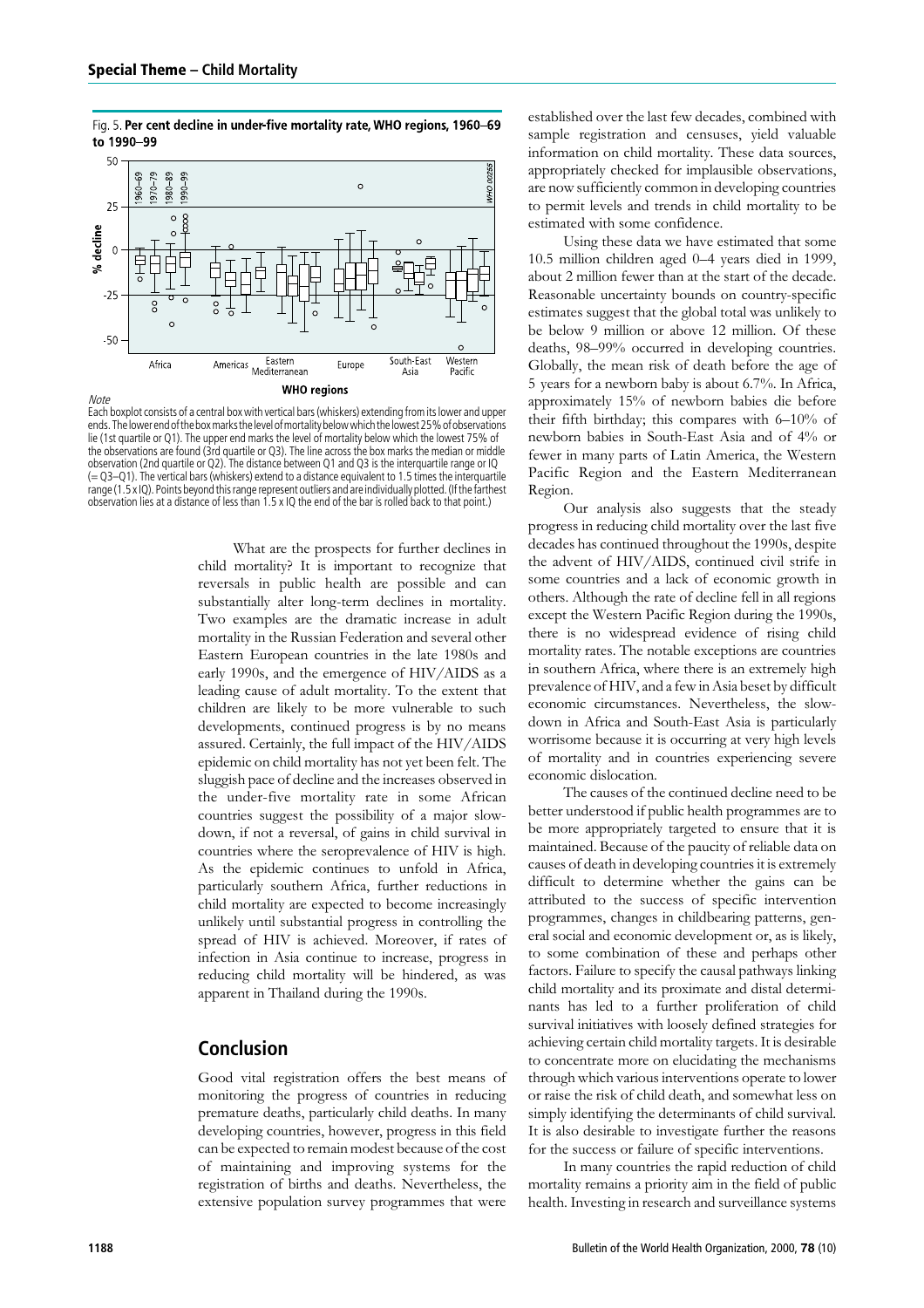to improve knowledge about the causes of declines in child mortality can be expected to ensure that intervention programmes are more appropriately targeted and thus more likely to achieve this aim.

Continued vigilance to protect the gains in child survival prospects is clearly essential. Further gains can be expected as knowledge is translated into effective programmes of action. Provided that major threats to

health such as HIV/AIDS and malaria do not increase dramatically over the next few decades, particularly in Africa, current trends suggest that that child mortality might be halved by about 2030. Success is likely to be greatest in those countries where political stability and commitment to service delivery and socioeconomic development are strongest.  $\blacksquare$ 

# **Résumé**

#### Baisse de la mortalité infanto-juvénile : nouvelle évaluation

Les auteurs de l'article passent en revue les niveaux actuels et les tendances de la mortalité infanto-juvénile à la lumière de toutes les données disponibles pour les pays développés comme pour les pays en développement. Ils se sont particulièrement attachés à examiner, décrire et documenter dans chaque pays les tendances des taux de mortalité chez les moins de cinq ans au cours des années 90, et à identifier les pays et les Régions ayant enregistré une amélioration durable, ainsi que ceux où les reculs sont manifestes. A de nombreux égards, cette analyse réactualise celles qui ont déjà été faites par l'UNICEF, la Banque mondiale et l'Organisation des Nations Unies. Elle les complète par ailleurs en fournissant des séries cohérentes d'estimations de la mortalité chez les moins de cinq ans et en indiquant les tendances historiques pour une période allant de 1950 à 2000, tant pour les pays développés que pour les pays en développement.

Selon les estimations, 10,5 millions d'enfants de 0 à 4 ans sont morts en 1999, soit environ 2,2 millions ou 17.5 % de moins que dix ans plus tôt. Sur ce nombre, on compte 3,8 millions d'enfants (36 %) en Afrique, 2,5 millions en Inde et 750 000 en Chine. A l'échelle mondiale, le risque qu'un enfant décède a diminué de manière marquante en un demi-siècle. En 1999, un nouveau-né courait un risque d'environ 6,7 % de mourir avant l'âge de 5 ans, contre 9,6 % en 1990, 12 % en 1980 et 25 % en 1950. Il existe néanmoins des différences importantes au niveau régional : environ 15 % des nouveau-nés africains mourront avant leur cinquième anniversaire alors qu'ils ne sont que 3 à 8 % dans bien d'autres régions du monde en développement et moins de 2 % en Europe. Ces disparités sont encore plus grandes lorsqu'on regroupe les pays selon les cinq strates établies par l'OMS pour la mortalité. Dans les pays correspondant à la strate où la mortalité est la plus élevée, le risque de mortalité est environ 15 fois plus grand que dans ceux qui se trouvent dans la strate la plus basse.

La vitesse à laquelle la mortalité infanto-juvénile diminue est un point essentiel pour les organismes de développement et la communauté mondiale s'occupant de la santé publique. L'analyse indique une diminution rapide de la mortalité chez les moins de cinq ans avec un pic de vitesse de 1975 à 1980, puis une baisse constante au cours des années 80. Bien que l'on ait observé un ralentissement dans toutes les Régions à l'exception de celle du Pacifique occidental au cours des années 90, rien ne permet véritablement de conclure à une augmentation des taux de mortalité infanto-juvénile, à l'exception notable de l'Afrique australe, qui connaît une prévalence extrêmement élevée du VIH, et de quelques pays asiatiques en proie à des difficultés économiques. Le ralentissement de la baisse est particulièrement préoccupant en Afrique et en Asie du Sud-Est parce qu'il survient alors que les taux de mortalité sont relativement élevés et que les pays font face à de graves bouleversements économiques. Avec l'épidémie de VIH/SIDA qui continue de s'étendre en Afrique, notamment en Afrique australe, et dans certaines régions d'Asie, il devient de plus en plus improbable que de nouvelles diminutions de la mortalité infantojuvénile soient enregistrées tant que des progrès importants n'auront pas été accomplis pour maîtriser la propagation du virus.

#### Resumen

#### Reevaluacio´ n del descenso de la mortalidad infantil

Los autores examinan los actuales niveles y tendencias de la mortalidad de niños pequeños a la luz de todos los datos disponibles tanto para los países en desarrollo como para los países desarrollados. Los objetivos específicos son examinar, describir y documentar las tendencias de paı´ses concretos en lo referente a las tasas de mortalidad entre los menores de cinco años en la década de 1990, e identificar los países y Regiones donde ha tenido lugar una mejora sostenida y aquellos donde ha habido claros reveses. En muchos aspectos nuestro análisis actualiza otros anteriores llevados a cabo por el UNICEF, el Banco Mundial y las Naciones

Unidas. Además complementa esos estudios proporcionando una serie coherente de estimaciones de la mortalidad entre los menores de cinco años y revelando tendencias históricas del periodo 1950-2000 tanto para los paı´ses desarrollados como para los paı´ses en desarrollo.

Calculamos que en 1999 murieron 10,5 millones de niños de 0-4 años de edad, lo que representa unos 2,2 millones, o 17,5%, menos que diez años antes. De esa cifra, 3,8 millones (36%) corresponden a África, 2,5 millones a la India, y 750 000 a China. A nivel mundial, el riesgo de defunción de los niños ha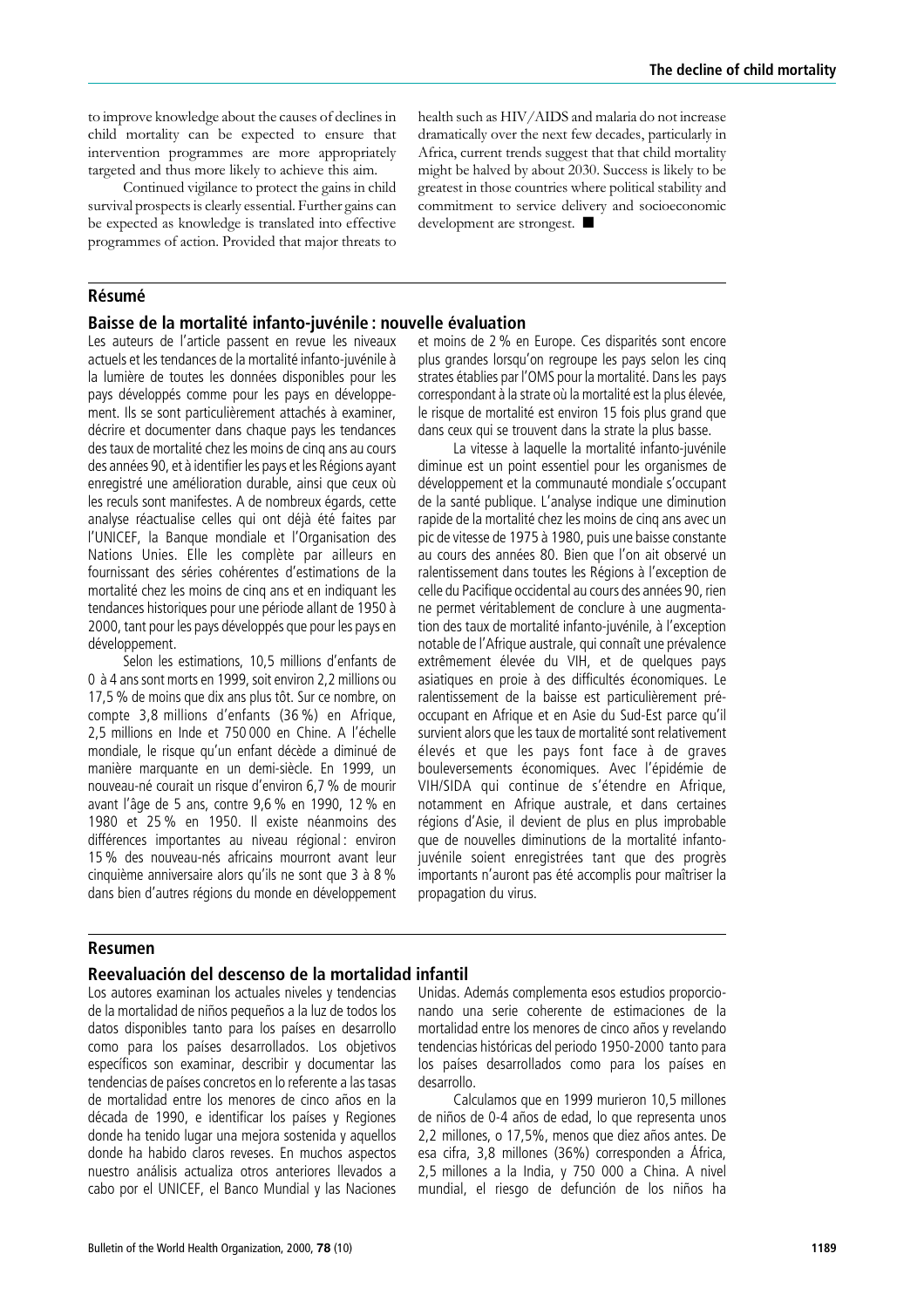descendido marcadamente durante el último medio siglo. En 1999, un recién nacido tenía una probabilidad de un 6,7% de morir antes de alcanzar los 5 años, mientras que las cifras correspondientes a 1990, 1980 y 1950 son del 9,6%, 12% y 25%, respectivamente. Existen sin embargo marcadas diferencias regionales: como promedio, puede estimarse que aproximadamente un 15% de los recién nacidos en África morirán antes de cumplir los cinco años, lo que contrasta con un 3% - 8% en muchas otras partes del mundo en desarrollo y con menos del 2% en Europa. Las disparidades son aún mayores cuando se procede a agrupar los países de acuerdo con los cinco estratos de mortalidad de la OMS. En los países situados en el estrato de mortalidad muy alta el riesgo de defunción es aproximadamente 15 veces mayor que en el de mortalidad muy baja.

Un dato de sumo interés para los organismos que actúan en pro del desarrollo y para la comunidad implicada en la salud pública mundial es la tasa de disminución de la mortalidad infantil. El análisis efectuado muestra una rápida disminución de la

#### References

- 1. Stolnitz GJ. Recent mortality trends in Latin America, Asia and Africa: review and reinterpretation. Population Studies, 1965, 19: 117–138.
- 2. **Caldwell JC.** Routes to low mortality in poor countries. Population and Development Review, 1986, 12: 171–220.
- 3. Gwatkin DR. Indications of change in developing country mortality trends: the end of an era? Population and Development Review, 1980, 6: 615–644.
- 4. Ruzicka LT, Hansluwka H. Mortality transition in South and East Asia: technology confronts poverty. Population and Development Review, 1982, 8: 567–588.
- Palloni A. Mortality in Latin America: emerging patterns. Population and Development Review, 1981, 7: 623–649.
- 6. Mortality and health policy. Highlights of issues in the context of the World Population Plan of Action. New York, United Nations Population Division, 1983.
- 7. Hill K, Pebley AR. Child mortality in the developing world. Population and Development Review, 1989, 15: 657–687.
- 8. Foster SO. Immunizable and respiratory diseases and child mortality. In: Mosley WH, Chen L, eds. Child survival: strategies for research. Population and Development Review, 1984, 10 (suppl.): 119–140.
- 9. Kasongo Project Team. Influence of measles vaccination on survival pattern of 7–35 month old children in Kasongo, Zaire. Lancet, 1981, 4: 764–767.
- 10. Hendrickse RG. Problems of future measles vaccinations in developing countries. Transactions of the Royal Society of Tropical Medicine and Hygiene, 1975, 69: 31-34.
- 11. Trussell J, Preston SH. Estimating the covariates of childhood mortality from retrospective reports of mothers. Health Policy and Education (Amsterdam), 1982, 3: 1–36.
- 12. Socio-economic differentials in child mortality in developing countries. New York, United Nations, 1985 (Sales No. E.85.XIII.7).
- 13. Child mortality in developing countries: socio-economic differentials, trends and implications. New York. United Nations, 1991 (Department of International Economic and Social Affairs, ST/ESA/SER.A/123).
- 14. **Mosley WH, Chen L.** An analytic framework for the study of child survival in developing countries. In: Mosley WH, Chen L, eds. Child survival strategies for research. Population and Development Review, 1984, 10 (suppl.): 24–45.

mortalidad entre los menores de cinco años, con tasas que alcanzaron su valor máximo en la segunda mitad de los años setenta y permanecieron inalteradas durante los años ochenta. Aunque la tasa de disminución de la mortalidad infantil se aminoró en todas las Regiones, salvo en el Pacífico Occidental, durante los años noventa, no hay muchos datos que apunten a un aumento de las tasas de mortalidad infantil. Excepciones destacables son los países del sur de África, donde la prevalencia del VIH es sumamente alta, y unos pocos países asiáticos acosados por unas circunstancias económicas difíciles. La atenuación de la disminución resulta especialmente preocupante en África y en Asia Sudoriental, porque se está produciendo a niveles relativamentes altos de mortalidad y en países que atraviesan dificultades económicas graves. A medida que avanza la epidemia de VIH/SIDA en África, sobre todo en su parte meridional, y en determinadas zonas de Asia, cualquier reducción adicional de la mortalidad infantil resulta crecientemente improbable, a la espera de que se logren progresos sustanciales en la lucha contra la propagación del VIH.

- 15. Ahmad OB, Eberstein L, Sly DF. Proximate determinants of child mortality in Liberia. Journal of Biosocial Science, 1991, 23: 313–326.
- 16. Omorodion FI. The socio-cultural context of health behavior among the Esan communities, Edo State, Nigeria. Health Transition Review, 1993, 3 (2): 125-136.
- 17. Castle SE. Intra-household differentials in women's status: household functions and focus as determinants of children's illness management and care in rural Mali. Health Transition Review, 1993, 3 (2): 137–158.
- 18. Hobcraft J. Women's education, children's welfare and child survival: a review of the evidence. Health Transition Review, 1993, 3 (2): 159–176.
- 19. United Nations Children's Fund. The state of the world's children 1991. Oxford. Oxford University Press, 1991.
- 20. Hill A. Child mortality in sub-Saharan Africa. Yaounde, Cameroon, 1987 (Paper presented to the IUSSP Seminar on Mortality and Society in sub-Saharan Africa).
- 21. Mortality of children under age 5: world estimates and projections, 1950–2025. New York, United Nations, 1988 (Department of International Economic and Social Affairs, Population Studies No. 105).
- 22. Child mortality since the 1960s: a database for developing countries. New York, United Nations, 1992 (Department of Economic and Social Development, ST/ESA/SER.A/128).
- 23. Hill K, Yazbeck A. Trends in child mortality, 1960-90: estimates for 84 developing countries. In: World development report 1993: investing in health. New York, Oxford University Press for The World Bank, 1993.
- 24. Sullivan JM, Rutstein SO, Bicego GT. Infant and child mortality. Calverton, MD, Macro International Inc, 1994. (Demographic and Health Surveys, Comparative Studies No. 15).
- 25. Bicego G, Ahmad OB. Infant and child mortality. Calverton, MD, Macro International Inc, 1996 (Demographic and Health Surveys, Comparative Studies No. 20).
- 26. Hill K et al. Trends in child mortality in the developing world: 1960–1996. New York, UNICEF, 1999.
- 27. Murray CJL, Lopez AD. Global burden of disease. In: Murray CJL, Lopez AD, eds. The Global Burden of Disease and Injury Series. Cambridge, Harvard University Press, 1996: 340-342.